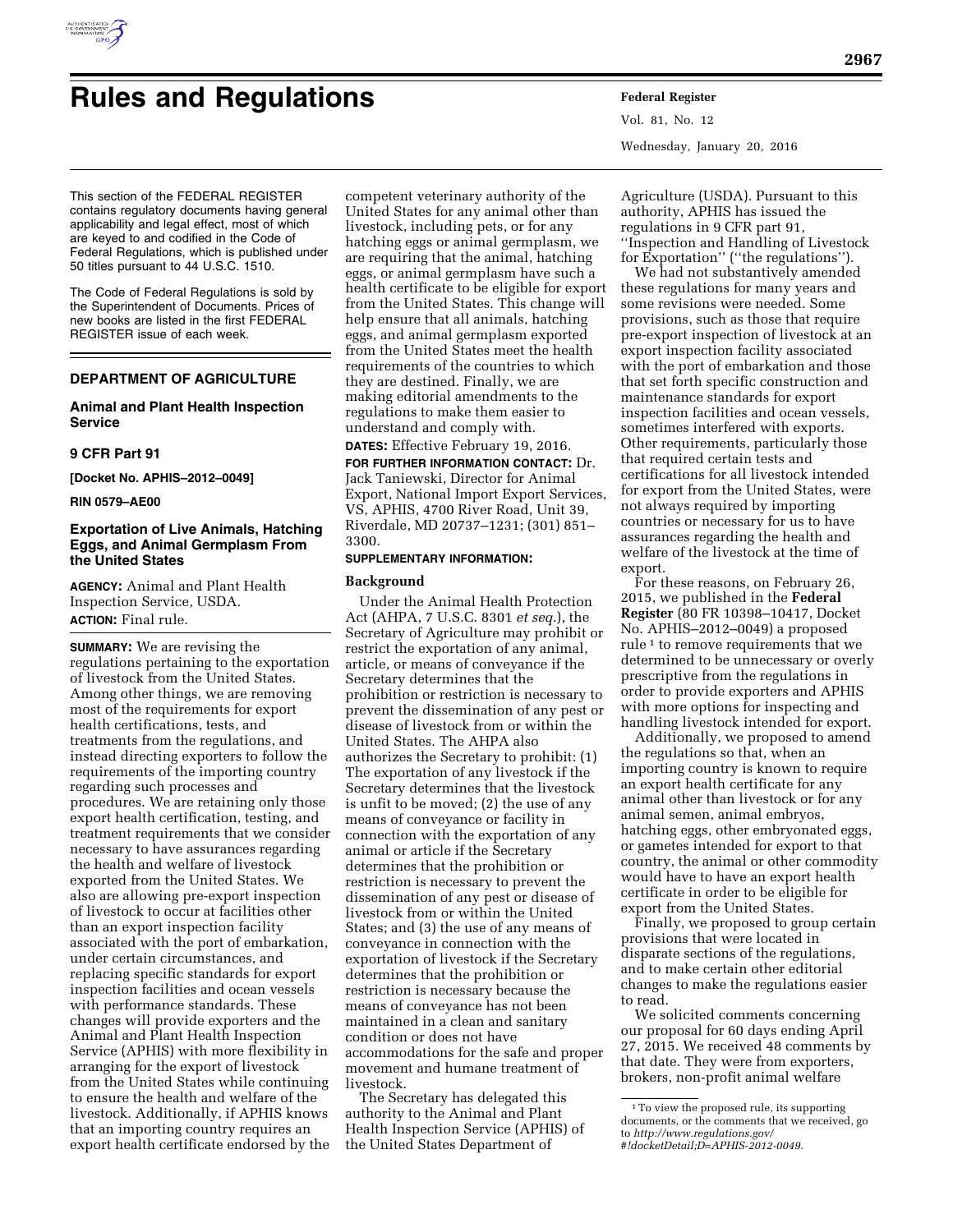organizations, and private citizens. We discuss the comments that we received below, grouped by topic in the following order:

• General comments on the proposed rule;

• Comments regarding specific sections of the proposed rule; and

• Comment regarding the Program Handbook.

#### *General Comments on the Proposed Rule*

One commenter stated that we had issued the proposed rule based on the erroneous assumption that the AHPA allows APHIS to regulate exports of livestock solely in order to protect and promote the welfare of the animals to be exported. The commenter stated that the AHPA does not delegate such authority to APHIS. In the commenter's opinion, the AHPA limits the scope of APHIS' regulation of livestock exports to those requirements that are necessary to ensure that livestock arrive in the importing country in acceptable condition and do not disseminate diseases or pests of livestock within or from the United States. Moreover, the commenter stated that, within these parameters, APHIS may only issue regulations with the intent of protecting and promoting international markets for U.S. livestock. The commenter stated that this is reflected in section 8301 of the AHPA, which provides that regulation of exports pursuant to the Act is necessary in order to ''prevent and eliminate . . . burdens on foreign commerce'' and to ''protect the economic interests of the livestock and related industries of the United States.'' The commenter concluded that the rule should be withdrawn on the grounds that APHIS had exceeded its statutory authority in issuing it.

We agree with the commenter that the primary purpose of the AHPA is to ensure that livestock that are imported into, exported from, or moved interstate within the United States do not contribute to the dissemination of pests or diseases of livestock within or from the United States. However, we disagree with the commenter's interpretation of the AHPA with regard to livestock exports.

As we noted earlier in this document, the AHPA authorizes the Secretary to prohibit the exportation of any livestock if the Secretary determines that the livestock is unfit to be moved and to prohibit the use of any means of conveyance in connection with the exportation of livestock if the Secretary determines that the prohibition or restriction is necessary because the means of conveyance has not been

maintained in a clean and sanitary condition or does not have accommodations for the safe and proper movement and humane treatment of livestock. The section of the AHPA that contains these authorizations, 7 U.S.C. 8304, does not limit our authority in the manner suggested by the commenter.

Additionally, we disagree with the commenter that the Congressional findings in section 8301 of the AHPA necessarily imply such limitations. In addition to the findings cited by the commenter, Congress also finds in that section that ''the health of animals is affected by the methods by which animals are transported in interstate commerce or foreign commerce.'' We note, in that regard, that the AHPA does not define the term ''health,'' either explicitly or contextually.

The same commenter asserted that APHIS had overstated the rigidity of the previous regulations in part 91. The commenter pointed out that, at the time the proposed rule was issued, § 91.4 of the regulations provided that the Administrator may permit the exportation of livestock not otherwise permitted under the regulations, under such conditions as the Administrator may prescribe to prevent the spread of livestock diseases and to insure the humane treatment of the animals while in transit. The commenter also pointed out that paragraph (b) of § 91.14 had allowed for the use of temporarily designated ports of embarkation in conjunction with such exports. Because of these two provisions, the commenter asserted that the regulations allowed for any variances APHIS saw necessary to implement, that there was, accordingly, no need for the proposed rule, and that APHIS should therefore withdraw it.

The provisions of § 91.4 and paragraph (b) of § 91.14 were intended for specific unusual or unforeseen situations. They were not intended as a means to establish generally applicable exemptions from the regulations or alternate conditions for the exportation of livestock from the United States. Given that we considered numerous revisions to the regulations to be necessary, and given the scope of the revisions that we proposed, we consider it to have been appropriate and necessary to issue a proposed rule.

The same commenter stated that, while we had cited a recent and appreciable increase in the volume of livestock exports from the United States as part of the reason for the rule, we had provided no evidence that the previous regulations could not accommodate this increase.

The proposed rule pointed to several inefficiencies in the previous

regulations that were exacerbated by the recent increase in the volume of livestock exports from the United States. For example, we pointed out that the regulations required all animals offered for exportation to undergo pre-export inspections within 24 hours of embarkation at an export inspection facility associated with the port of embarkation and additionally required most animals to be afforded 5 hours of rest at this export inspection facility. We also stated that, in our experience, it can take more than 24 hours to unload a large lot of animals into an export inspection facility for inspection. We stated that this sometimes creates a tight timeframe for unloading the animals into the facility and subsequently loading the animals for export, increased the possibility of hastened loading and unloading, and increased the likelihood that the animals could become injured or distressed because of this haste. Finally, we pointed out that some export inspection facilities associated with ports of embarkation simply lack the ability to accommodate a large lot of livestock.

Several commenters stated that we should prohibit the export of livestock, prohibit the use of shipping containers to transport livestock, set an annual limit on the number of livestock exported from the United States, prohibit the export of livestock for slaughter, or prohibit any movement of animals to slaughter. Similarly, a number of commenters suggested that we prohibit the export of horses for slaughter purposes.

Such prohibitions are outside the scope of our statutory authority.

One commenter stated that we should make an inquiry regarding the use of the livestock to be exported. The commenter pointed out that, under section 8314 of the AHPA, APHIS may ''gather and compile information'' that APHIS ''considers to be necessary for the administration and enforcement'' of the AHPA, and that such an inquiry would be consistent with this statutory authority.

We disagree with the commenter that such an inquiry is within our statutory authority. With regard to livestock exports, the section of the AHPA that the commenter cited allows APHIS to gather and collect information in order to administer the section of the AHPA that pertains to live animal exports and the inspections related to such exports. Accordingly, we can collect and gather information in order to have assurances that: (1) Animals exported from the United States will not disseminate pests of diseases of livestock within or from the United States; (2) livestock exported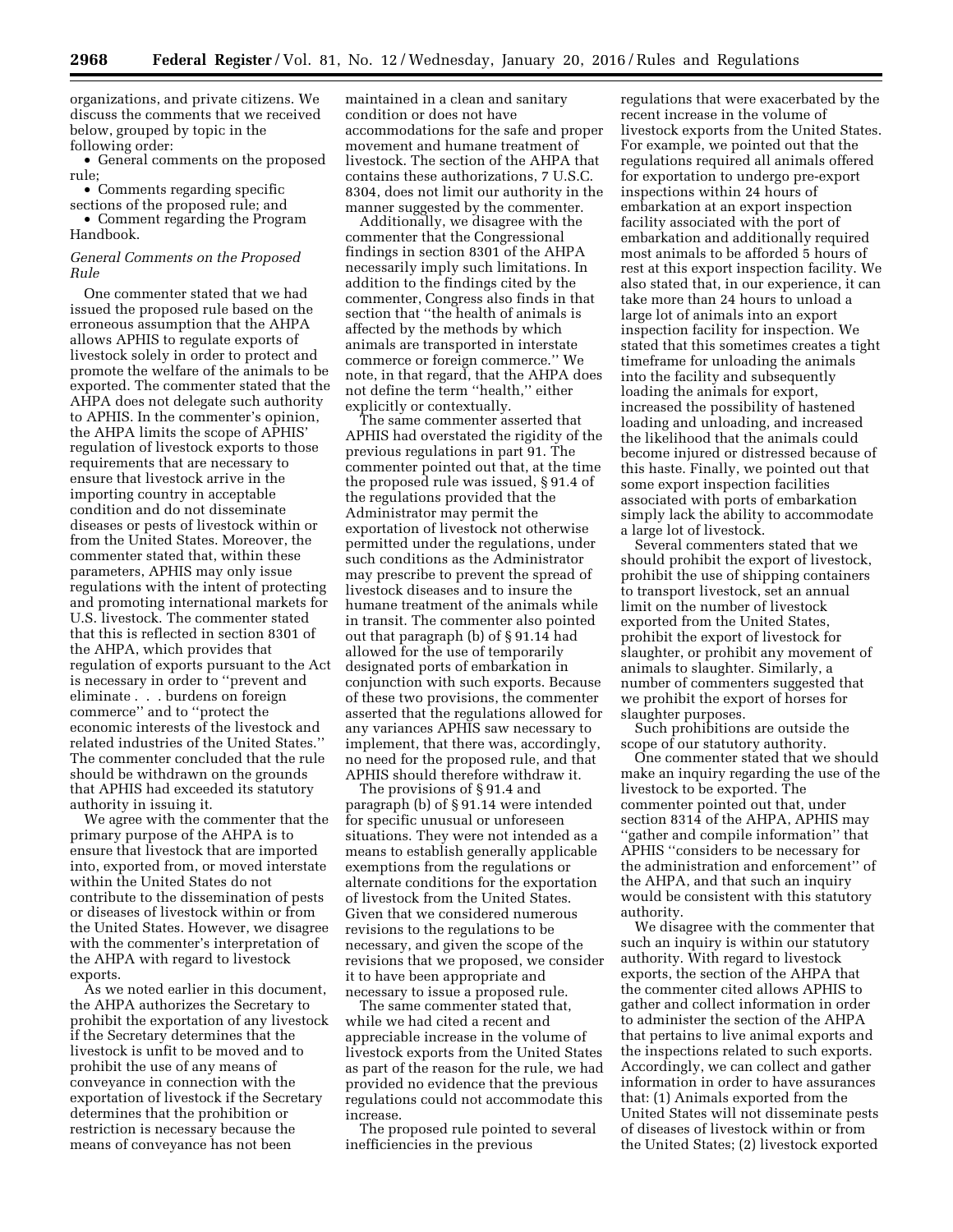from the United States are fit to be moved; (3) the means of conveyance or facilities used in conjunction with the exportation of such livestock will not contribute to the dissemination of pests and diseases of livestock within or from the United States; and (4) the means of conveyance used in conjunction with the export of such livestock has been maintained in a clean and sanitary condition and has accommodations for the safe and proper movement and humane treatment of the livestock. Inquiring regarding the intended use of the livestock in the importing country does not further any of these goals and is, accordingly, outside the scope of our statutory authority.

That being said, many countries have different importation requirements for various classes of livestock. To facilitate the export of livestock to those countries, as part of our export health certification processes, we inquire regarding the intended use of the livestock in the importing country. It is important to note, however, that in such instances, this inquiry is a service that we provide at the behest of the importing country.

Several commenters asked us to modify the proposed rule to prohibit the export by sea of horses for slaughter. One commenter pointed out that, under 15 CFR 754.5, the Department of Commerce (DOC) prohibits the export by sea of horses for slaughter, and states that they will consult with USDA in order to enforce this prohibition.

While APHIS is committed to coordinating with DOC to enforce this prohibition, we do not consider it necessary to modify the proposal in such a manner. This is due to the manner in which DOC enforces 15 CFR 754.5. Under the section, exporters who wish to export horses for slaughter must obtain a short supply license from DOC. One of the conditions on the license itself prohibits the exportation by sea of horses for slaughter, and makes the licensee subject to possible revocation of his or her license, as well civil and criminal penalties, for noncompliance with this prohibition. Based on our interaction with DOC and knowledge of the slaughter horse industry, these conditions have proven to be successful, and slaughter horses are currently exported from the United States via aircraft or overland conveyance.

Several commenters asked us whether the rule pertains to animals temporarily exported from the United States for a particular event or exhibition. If it did not, they asked that provisions regarding temporary exportation of livestock and other animals be added to this final rule.

The regulations in part 91 do not pertain to the export of livestock or other animals for a temporary show or exhibition. However, requirements for the temporary export and subsequent reimportation of several species of animals are contained in 9 CFR part 93. For example, paragraph (b) of § 93.317 of the 9 CFR contains requirements for horses exported to Canada for subsequent reimportation into the United States within a period of 30 days, and paragraph (f) of § 93.101 of the 9 CFR contains requirements for U.S. origin birds intended for reimportation into the United States following a particular theatrical performance or exhibition in Canada or Mexico.

One commenter suggested that the regulations in part 91 should state that APHIS may collaborate with other Federal agencies to implement and enforce the regulations.

Since section 8310 of the AHPA explicitly authorizes such collaboration, we do not consider it necessary to include this statement in part 91.

One commenter suggested modifying the proposed rule to require exporters to maintain contingency plans to respond to adverse events that may befall a shipment of livestock during movement from their premises of export to the port of embarkation.

We see merit in such a requirement, particularly when pre-export inspection of the livestock intended for export is conducted at a facility other than the export inspection facility associated with the port of embarkation. Accordingly, in this final rule, we require that, in order for us to authorize pre-export inspection at such facilities, among other requirements, the exporter must maintain contact information for a veterinarian licensed in the State of embarkation to perform emergency medical services, as needed, on the animals intended for export.

The same commenter also suggested modifying the proposed rule to specify that APHIS personnel must visually monitor aircraft and ocean vessels as they depart from the port of embarkation.

The commenter did not explain how such monitoring would promote or safeguard the health and safety of the livestock aboard the aircraft or ocean vessels, nor is the purpose of such monitoring readily apparent to us.

Finally, one commenter stated that APHIS had insufficient resources to implement the rule. The commenter's assertion, however, was based in large part on the stated assumption that APHIS would not abide by provisions of the rule that make certain of our services contingent on the availability of APHIS personnel. We will, however, adhere to these provisions.

## *Comments Regarding Specific Sections of the Proposed Rule*

Comments Regarding Proposed § 91.1 (''Definitions'')

In proposed § 91.1, we proposed definitions of terms that would be used in the revised regulations. We received several comments on our proposed definitions.

We proposed to define *date of export*  as ''the date animals intended for export are loaded onto an ocean vessel or aircraft, or if moved by land to Canada or Mexico, the date the animals cross the border.''

One commenter pointed out that several foreign countries define the term differently in their import requirements. In such instances, the commenter asked whether exporters should abide by the importing country's understanding of the term or APHIS'.

In such instances, exporters should abide by the importing country's understanding of the term. However, APHIS continues to collaborate with our trading partners to harmonize their definitions regarding U.S. livestock exports with our own.

We proposed to define *livestock* as ''horses, cattle (including American bison), captive cervids, sheep, swine, and goats, regardless of intended use.''

One commenter pointed out that the AHPA defines *livestock* as ''all farmraised animals,'' and that our proposed definition was significantly more restrictive than the AHPA's definition. The commenter asked whether our definition should be considered a statement of Agency policy regarding the animals APHIS considers to be livestock. If so, the commenter expressed concern that it could adversely impact ongoing domestic surveillance and disease control efforts in other species of animals that APHIS has traditionally considered to be livestock.

The definition of *livestock* that we proposed in § 91.1 pertains solely to the regulations in part 91, and is not intended as a statement of general APHIS policy. The restrictive definition of *livestock* reflects the classes of livestock that can feasibly be inspected at an export inspection facility associated with a port of embarkation. Moreover, these are the primary classes of livestock exported from the United States.

We proposed to replace *premises of origin,* used in the previous part 91, with *premises of export.* We stated that this was because *premises of origin* is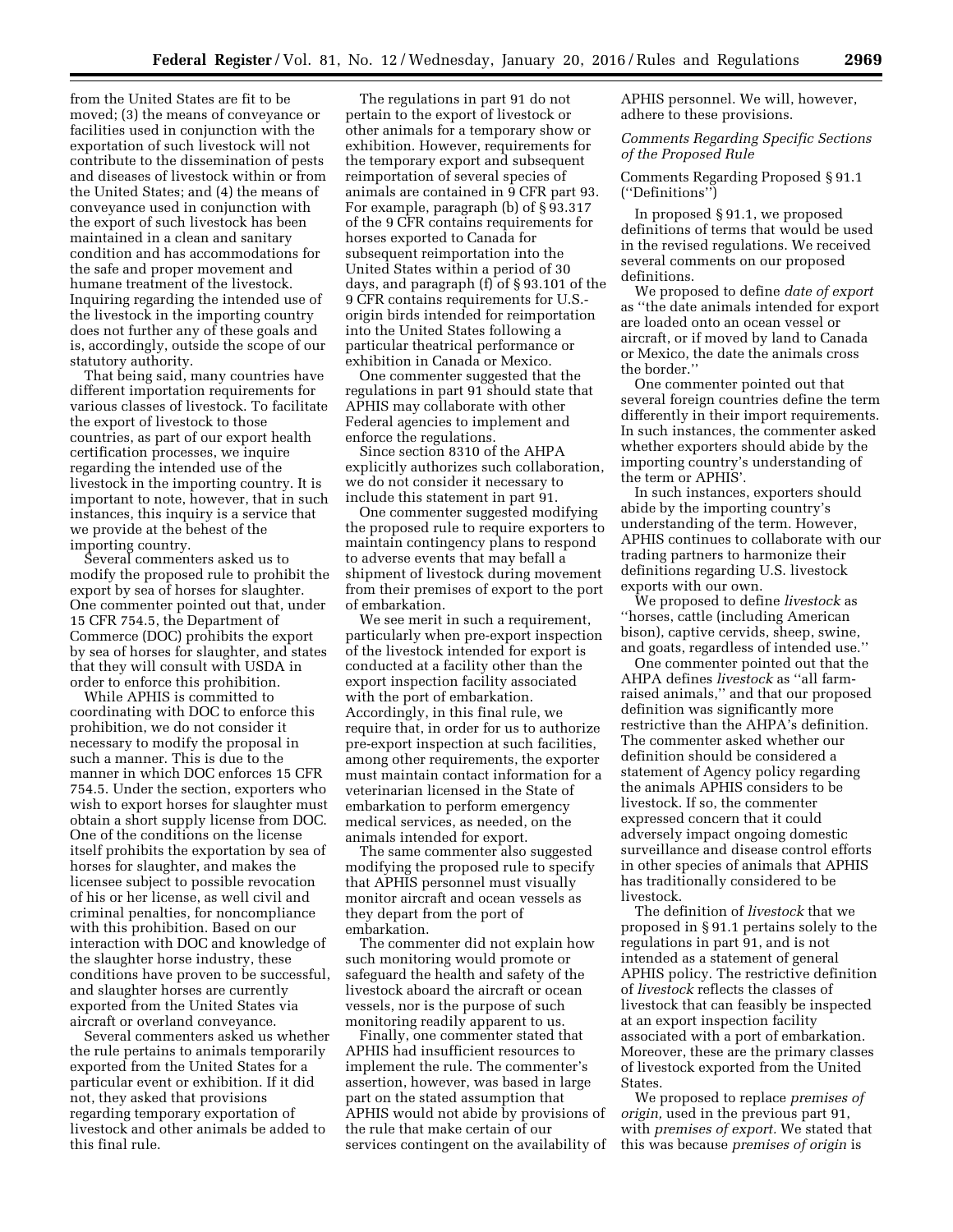often used in common speech to mean the premises where animals were born and/or raised, whereas we meant the premises where the animals are assembled for pre-export isolation (if such isolation is required by the importing country) or, if the importing country does not require pre-export isolation, the premises where the animals are assembled for pre-export inspection and/or testing, or the germplasm is collected and stored, before being moved to a port of embarkation or land border port.

One commenter stated that exporters do not construe *premises of origin* to mean the premises where animals are born and/or raised. For this reason, the commenter stated that we should retain the term *premises of origin* within the regulations.

While it may be true that, in the commenter's experience, exporters do not construe the term *premises of origin*  to mean the premises where animals are born and/or raised, this is a misconstrual that we do encounter as an Agency from time to time.

The same commenter stated that, if we retain the term *premises of origin,*  we should also retain the term *origin health certificate,* which we proposed to replace with the term *export health certificate.* Since we have decided not to retain *premises of origin,* however, we are also not retaining the term *origin health certificate*.

Comments Regarding Proposed § 91.3 (''General Requirements'')

In proposed § 91.3, we proposed general requirements for the export of livestock, animals other than livestock, and animal germplasm.

Paragraph (a) of proposed § 91.3 concerned the issuance of export health certificates. In proposed paragraph (a)(1) of § 91.3, we proposed that livestock would have to have an export health certificate in order to be eligible for export from the United States.

One commenter suggested that we should instead require export health certificates for livestock when either APHIS or the exporter is aware that the importing country requires such certificates. If APHIS is not aware of such a requirement, the commenter suggested that we should authorize the export of the animals based on a goodfaith effort by the exporter to determine whether the importing country requires export health certificates for the animals.

We are making no revisions in response to this comment. As we stated in the proposed rule, regardless of whether a foreign country allows livestock to be imported into their

country without an export health certificate, pursuant to the AHPA, we need assurances that the livestock were fit to be moved for export from their premises of export at the time that movement occurred, and the export health certificate provides such assurances.

The commenter also asked whether this general requirement means that APHIS no longer intends to maintain IRegs, our Web site containing information regarding the animal and animal product import requirements of foreign countries.

We intend to the maintain IRegs. In proposed paragraph (a)(2) of § 91.3, we proposed that, if an importing country is known to require an export health certificate for any animal other than livestock or for any animal semen, animal embryos, hatching eggs, other embryonated eggs, or gametes intended for export to that country, the animal, animal semen, animal embryos, hatching eggs, other embryonated eggs, or gametes would have to have an export health certificate in order to be eligible for export from the United States. We stated that this requirement was necessary because several countries have entered into export protocols with the United States for animals other than livestock or animal germplasm in which these countries require export health certificates, and we have operationally required such export health certificates out of deference to these export protocols for many years.

One commenter stated that it was not long-standing APHIS operational policy to require such certificates.

This policy has been in effect for 9 years.

Several commenters pointed out that "known to require" is passive voice, and asked whether APHIS or the exporter would be expected to know whether an importing country required an export health certificate for animals other than livestock, animal semen, animal embryos, hatching eggs, other embryonated eggs, or gametes.

While it is the responsibility of the exporter to make a reasonable effort to determine the requirements of the importing country for particular animals and commodities, for purposes of the proposed requirement, we meant when APHIS knows the importing country to require export health certificates.

One commenter understood ''known to require'' in the sense that we intended it, but also understood the proposed rule to suggest that the only way by which APHIS learns of such requirements is through export protocols with foreign countries. The commenter pointed out that many

foreign countries have import requirements for animals other than livestock, germplasm, and hatching eggs that were not established through export protocols negotiated with APHIS. The commenter also pointed out that export protocols for animals other than livestock, animal germplasm, and hatching eggs sometimes do not require export health certification.

We acknowledge that many export protocols do not require export health certification for animals other than livestock, germplasm, and hatching eggs. The reference to export protocols was intended to illustrate one of the means by which APHIS becomes aware of such requirements. We also learn of them through routine dialogue with foreign countries, exporters, and brokers, among other means.

Several commenters pointed out that our authority under the AHPA with regard to exports of animals other than livestock, as well as animal germplasm and hatching eggs, is limited to determining that the animals, animal germplasm, or hatching eggs will not present a risk of disseminating diseases or pests of livestock within or from the United States. In instances when the importing country requires export health certificates but has not demonstrated such a risk, the commenters questioned our authority under the AHPA to impose a Federal requirement requiring export health certificates for such animals and commodities. The commenters acknowledged that, in the absence of such certificates, the animals and commodities could not be validly exported to the country, but stated that export health certificates are more aptly characterized in such instances as a discretionary service to facilitate trade. One of these commenters construed the proposed rule to suggest that we were issuing the provisions pursuant to the World Trade Organization's Agreement on Sanitary and Phytosanitary Measures (SPS Agreement), and pointed out that the SPS Agreement is not a statute and does not provide APHIS with authority to regulate exports.

In a similar vein, one commenter stated that we should require export health certificates for animals other than livestock, animal germplasm, and hatching eggs only when we consider the animals or commodities to be potential vectors of pests and diseases of livestock. The commenter also asked whether APHIS has any efforts underway or planned in the future to encourage trading partners to relieve restrictions on the importation of animals and articles that we do not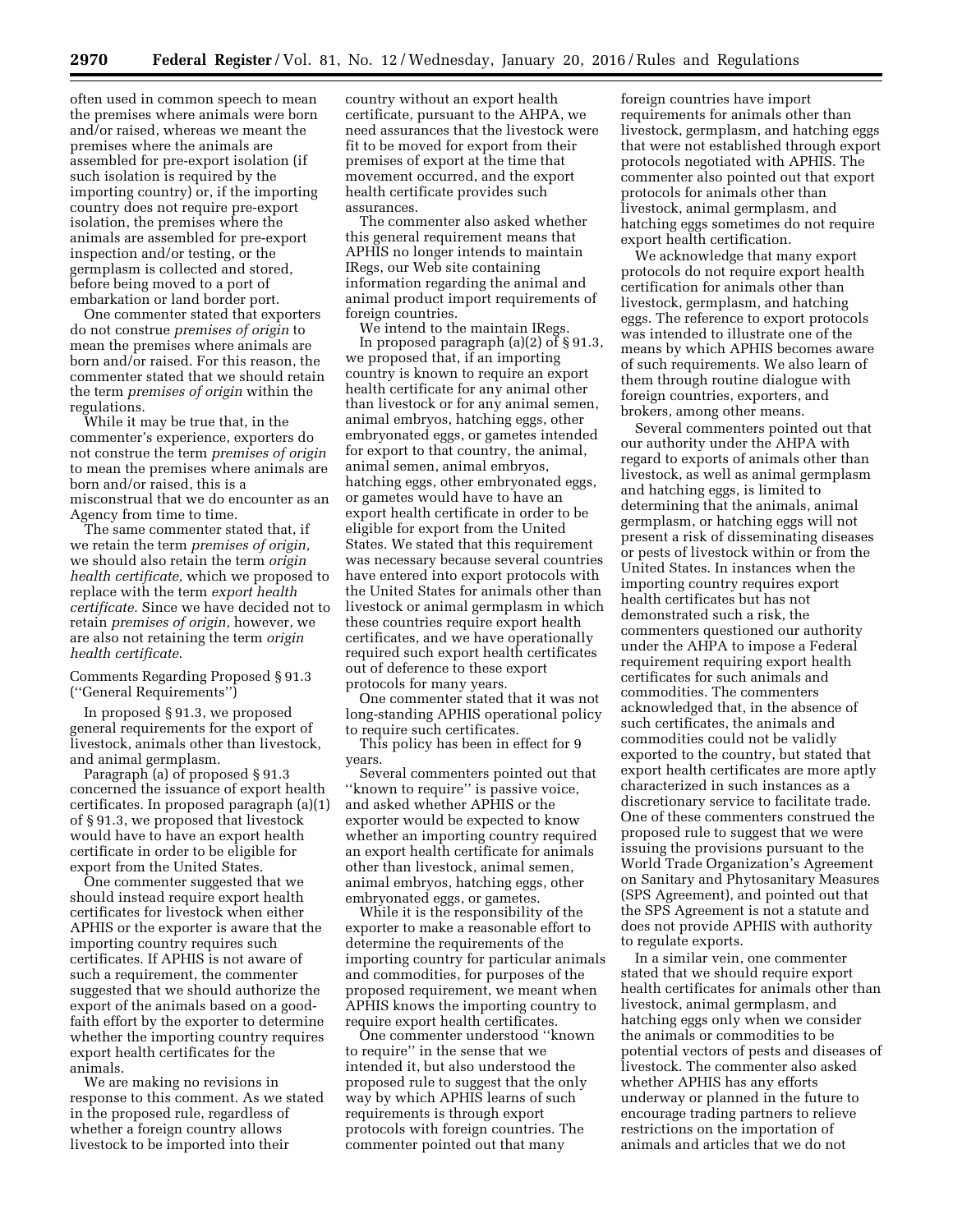consider to be potential vectors of pests and diseases of livestock.

Several foreign countries consider any animal, germplasm, or hatching egg offered for importation to their country without an export health certificate issued by the competent veterinary authority of the exporting country to present a risk of disseminating pests or diseases of livestock within their country, and accordingly prohibit such importation.

Because of this, if we are aware that the importing country has such requirements, we consider it necessary to require export health certificates for the animals, germplasm, or hatching eggs in order to provide assurances to the importing country that, in our determination as the competent veterinary authority of the United States, we do not consider the animals, germplasm, or hatching eggs to present a risk of disseminating pests or diseases of livestock. In other words, the export health certificate functions as a requirement that we impose in order to communicate our determination that the animals or articles do not present a risk of disseminating pests or diseases of livestock from the United States. Accordingly, while we acknowledge that issuing such export health certificates is consistent with the SPS Agreement, insofar as it respects the measures that other countries impose on the importation of animals other than livestock, animal germplasm, or hatching eggs in order to protect animal health within their country, we also consider it consistent with our statutory authority under the AHPA.

We disagree that such certification should more accurately be considered a discretionary service offered by APHIS, rather than a Federal requirement. Such an approach could be construed to suggest that APHIS has evaluated all classes of animals or articles subject to such certification requirements by importing countries and determined that they present no risk of disseminating pests or diseases of livestock from the United States. We have not done so.

Finally, when we have concerns regarding the risk basis for a foreign country's import requirements, we dialogue with the country to encourage them to revise the requirements.

One commenter asked whether the proposed provisions mean that APHIS will provide export health certification for invertebrate animals, if required by an importing country. If so, the commenter asked which staff in APHIS he should contact regarding such certification.

We will do so to the extent possible. The commenter should contact the National Import Export Services staff in APHIS' Veterinary Services program.

A commenter pointed out that the paragraph would not regulate exports of animal products. The commenter stated that such products can disseminate pests and diseases of livestock, and that importing countries sometimes require export health certificates for such commodities.

The regulations in part 91 have historically pertained to live animals. The proposed rule sought to extend their scope to germplasm and hatching eggs. Such commodities are potentially viable. Animal products, however, are not viable. Thus, we are not adding provisions for the certification of such commodities to part 91.

Finally, in light of the comments received on proposed paragraph (a)(2) of § 91.3 discussed above, we are modifying its provisions from those in the proposed rule. In this final rule, it requires that, if APHIS knows that an import country requires an export health certificate endorsed by the competent veterinary authority of the United States for any animal other than livestock or for any animal semen, animal embryos, hatching eggs, other embryonated eggs, or gametes intended for export to that country, the animal or other commodity must have an endorsed export health certificate in order to be eligible for export from the United States.

Paragraph (b) of proposed § 91.3 concerned the content of export health certificates. In paragraph (b)(1) of proposed § 91.3, we proposed minimum requirements for export health certificates for livestock. In paragraph (b)(2) of proposed § 91.3, we proposed that, in addition to such minimum requirements, the export health certificate would have to meet any other information or issuance requirements specified by the importing country.

Some commenters construed these two paragraphs to mean that the requirements of the importing country would supersede our own requirements. Other commenters understood the information or issuance requirements specified by the importing country to be in addition to our minimum requirements.

The latter interpretation is correct. Paragraph (d) of proposed § 91.3 concerned testing requirements for livestock intended for export from the United States. Among other provisions, we proposed that samples must be taken and tests made by an accredited veterinarian or APHIS representative within the timeframe allowed by the

importing country. If the importing country does not specify a timeframe, we proposed that the samples would have to be taken and tests made within 30 days prior to export, except that tuberculin tests could be conducted within 90 days prior to the date of export.

One commenter pointed out that APHIS representatives, as we proposed to define them, could include individuals without doctorates of veterinary medicine. The commenter stated that the AHPA requires animal health certificates to be issued by veterinarians, and that allowing nonveterinarians to do so is outside the scope of our statutory authority.

The AHPA does not set such limits on the issuance of certificates. Additionally, as we mentioned in the proposed rule, for certain species of aquaculture, we consider employees of the United States Fish and Wildlife Service best qualified to provide such certification.

One commenter pointed out that an importing country could specify a timeframe for sampling and testing that allows the samples to be taken and tests made outside the period of time that APHIS considers the samples or tests to reliably indicate the animals' freedom from disease at the time of export. The commenter suggested that this could result in diseased animals being exported from the United States. For that reason, the commenter stated that we should instead require all samples to be taken and tests made 30 days prior to the date of export, except for tuberculin tests, which could be conducted 90 days prior to export.

We disagree with the commenter that allowing the tests to be taken outside of the period of time that we consider to reliably indicate the animals' freedom from disease at the time of export could result in diseased animals being exported from the United States. Testing is not the sole requirement for export. The livestock must also be visually inspected by an APHIS veterinarian prior to embarkation for fitness to travel. This includes inspecting the animal for signs and symptoms of infection with a disease of livestock. Any animals with signs or symptoms of such infection are subject to a full veterinary examination.

One commenter suggested that we should require follow-up tests for Program diseases, which we proposed to define as ''diseases for which there are cooperative State-Federal programs and domestic regulations in subchapter C of the 9 CFR,'' at the port of embarkation in order to ensure that diseased livestock are not exported from the United States.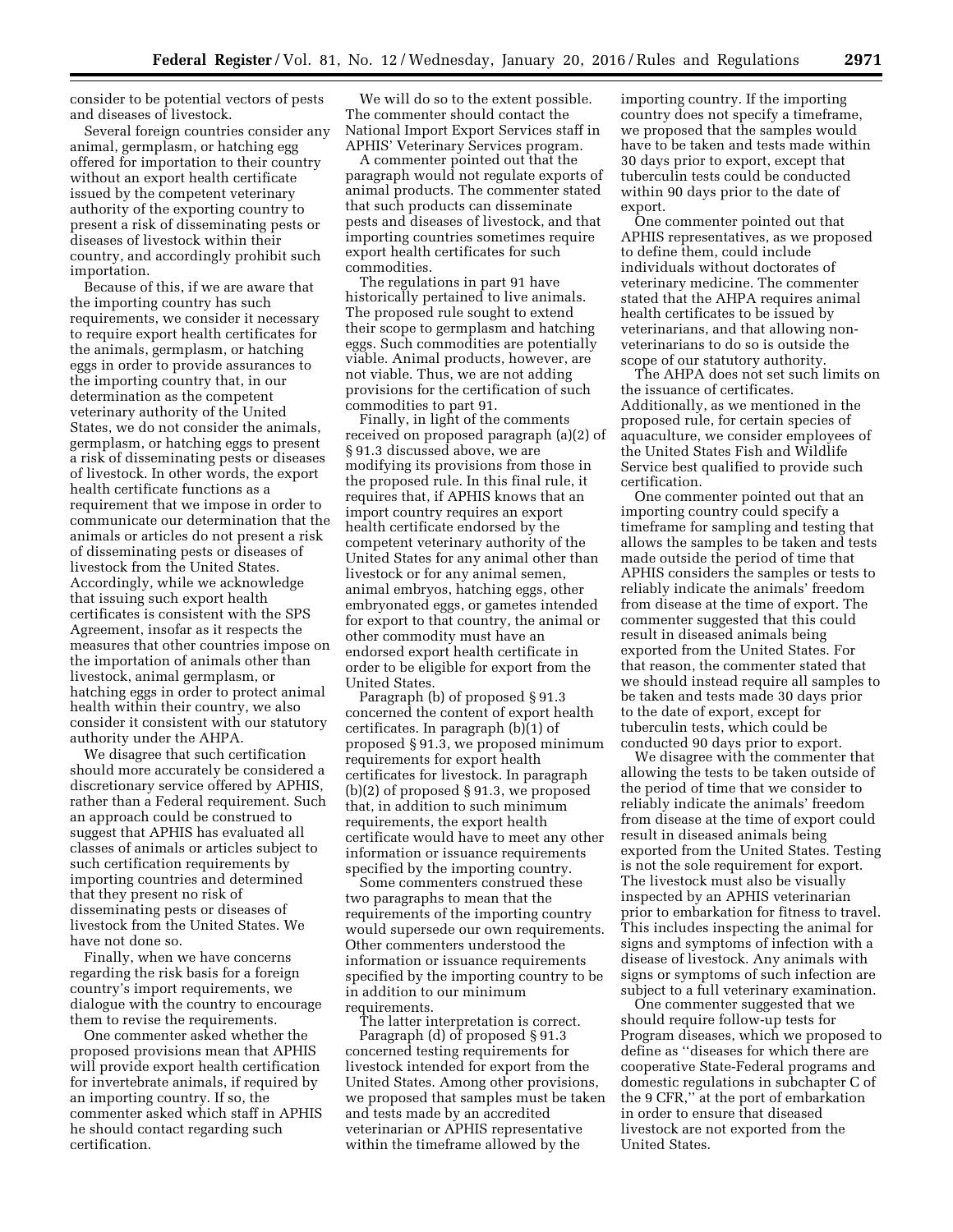We do not consider such testing to be necessary in order to ensure that diseased livestock are not exported from the United States; as we mentioned above, this is one of the primary purposes of pre-export inspection. Additionally, we note that many tests for Program diseases must be administered at set intervals in order to produce statistically reliable results, and that certain tests, such as the tuberculin test, can lead to anergy, *i.e.,* erroneous results due to a lack of sensitivity to a test brought about by overtesting, if they are administered too frequently.

Finally, one commenter suggested that we should also require testing for chemical residues that would make the livestock unsuitable for human consumption.

APHIS does not have statutory authority to require such tests. We note, however, that most foreign countries have regulatory bodies that specify the maximum chemical residues that may be present in food for human consumption in that country.

Comments Regarding Proposed § 91.4 (''Prohibited Exports'')

In proposed § 91.4, we proposed to prohibit the export of any animal, animal semen, animal embryos, hatching eggs, other embryonated eggs, or gametes under Federal, State, or local government quarantine or movement restrictions for animal health reasons unless the importing country issues an import permit or other written instruction allowing that animal or other commodity to enter its country and APHIS concurs with the export of the animal, animal semen, animal embryos, hatching eggs, other embryonated eggs, or gametes.

One commenter asked us what the term ''under quarantine'' meant. The commenter pointed to various scenarios under which an exporter may voluntarily place movement restrictions on animals or commodities prior to export, such as to fulfill animal isolation requirements of the importing country.

For purposes of this section, a Federal, State, or local animal health authority must place the movement restrictions on the animal or commodity in order for it to be considered under quarantine.

The same commenter pointed out that the definition of the term ''quarantine'' can vary from State to State and locality to locality, and that a State or locality may impose a ''quarantine'' for purposes other than to prevent the dissemination of pests and diseases of livestock.

For the purposes of the section, we consider a quarantine to be the imposition of movement restrictions in

order to prevent the dissemination of pests and diseases of livestock that are under official control at the Federal, State, or local level.

Comments Regarding Proposed § 91.5 (''Identification of Livestock Intended for Export'')

In proposed § 91.5, we proposed identification requirements for livestock intended for export. With one exception, we proposed to require the livestock to be identified in accordance with 9 CFR part 86. That part contains national identification standards for livestock moving in interstate commerce. We considered this requirement to be necessary in order to align our export requirements with our domestic regulations, and to facilitate the interstate movement of animals intended for export from their premises of export to an export inspection facility, port of embarkation, or land border port.

The exception that we proposed to this general requirement was for horses. We proposed to allow horses to be identified by an individual animal tattoo alone, without an accompanying description of the horse, if allowed by the importing country. We stated that this was because the United States has several long-standing export protocols with other countries that allow horses to be identified solely by individual animal tattoos.

One commenter stated that movement for export differs from movement in interstate commerce, that the movement channels are understood by States and localities to be distinct, and that such identification would not substantially facilitate the movement of livestock from their premises of export. The commenter suggested that, for export purposes, livestock only need to be uniquely identified in a manner which allows the animals intended for export to be correlated to the animals listed on the export health certificate. The commenter stated that, while identification in accordance with part 86 would allow for such correlation, it was not the only means of ensuring it.

We agree with the commenter, and have revised the section accordingly. As a result of this revision, the exception for horses is no longer necessary, and has not been finalized.

Comments Regarding Proposed § 91.6 (''Cleaning and Disinfection of Means of Conveyance, Containers, and Facilities Used During Movement; Approved Disinfectants'')

In proposed § 91.6, we proposed cleaning and disinfection requirements for means of conveyance, containers,

and facilities used during movement of livestock to ports of embarkation. Among other requirements, we proposed that the means of conveyance, containers, and facilities would have to be cleaned and disinfected with a disinfectant approved by the Administrator for purposes of the section. Whereas the regulations had previously required disinfectants listed in § 71.10 of the 9 CFR to be used, we proposed to list all approved disinfectants in the Program Handbook that accompanied the proposed rule.

Several commenters expressed concern that, by moving the list of approved disinfectants to the Program Handbook, we could change the list arbitrarily and without notifying the public.

Section 91.6 sets forth the criteria we will use for amending the list of approved disinfectants. APHIS will approve a disinfectant if we determine that the disinfectant is effective against pathogens that can be spread by the animals intended for export and, if the disinfectant is a chemical disinfectant, if it is registered or exempted for the specified use by the U.S. Environmental Protection Agency (EPA) pursuant to the Federal Insecticide, Fungicide, and Rodenticide Act (7 U.S.C. 135 *et seq.,*  FIFRA). We will remove a disinfectant from the list if it no longer meets these conditions for approval. We will notify the public of any changes to the list of disinfectants approved for use.

Several commenters stated that the criteria for approval of a disinfectant in § 71.10 are significantly more stringent than those that we proposed in § 91.6, and that the former should be used to ensure the safety and efficacy of all disinfectants used to disinfect means of conveyances, containers, and facilities used in conjunction with the export of livestock from the United States.

Section 71.10 contains no criteria for approving or withdrawing approval of disinfectants. The absence of such criteria in § 71.10 was, in fact, our stated purpose for proposing criteria in § 91.6.

One commenter suggested that we should ensure that chemical disinfectants used for purposes of § 91.6 do not pose a risk to the health of livestock.

When such disinfectants are registered with EPA under FIFRA, or EPA grants an FIFRA exemption for a specified use, EPA takes the risks to the environment, including to livestock, associated with the use of that disinfectant into consideration.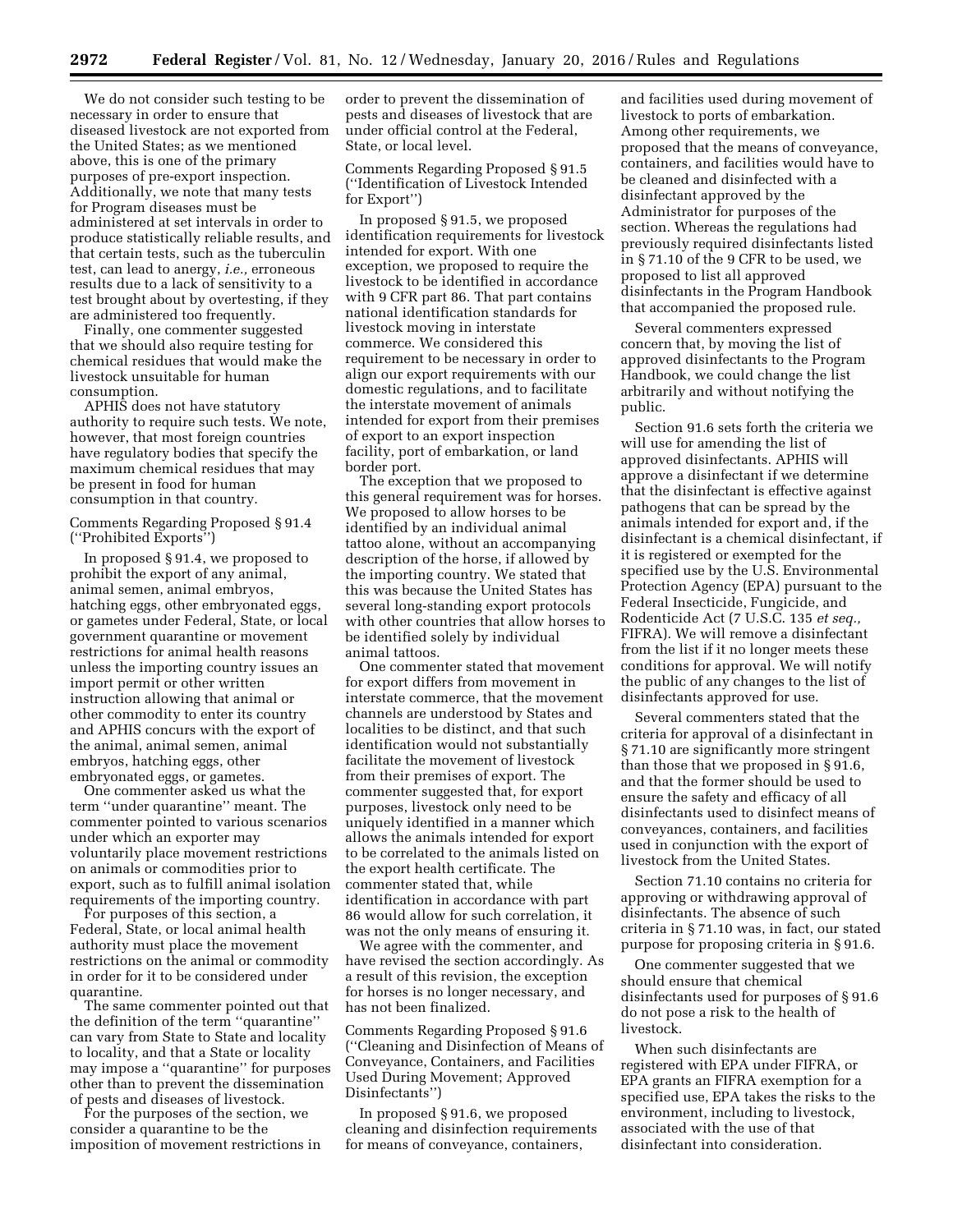## Comments Regarding Proposed § 91.7 (''Pre-Export Inspection'')

In proposed § 91.7, we proposed requirements regarding pre-export inspection of livestock intended for export from the United States.

The regulations had previously required livestock offered for exportation to any country other than Mexico or Canada to be inspected by an APHIS veterinarian within 24 hours of embarkation of the animals at an export inspection facility associated with the port of embarkation. In proposed paragraph (a) of § 91.7, we proposed that all livestock intended for export by air or sea would have to receive a visual health inspection from an APHIS veterinarian within 48 hours prior to embarkation. We proposed to extend the period of time within which livestock would have to receive pre-export inspection from 24 to 48 hours prior to embarkation based on the fact that we proposed to allow such inspection to take place at a facility other than the export inspection facility associated with the port of embarkation, under certain circumstances. We also did so out of recognition that, even when such inspection occurs at the export inspection facility associated with the port of embarkation, it can take more than 24 hours to load a large lot of animals safely into an ocean vessel.

One commenter pointed out that, unlike the previous regulations, the proposed regulations would not require pre-export inspection for livestock destined for overland export through Mexico.

The commenter is correct; we did not propose to retain this requirement. This is because the Secretariat of Agriculture, Livestock, Rural Development, Fisheries, and Food, the competent veterinary authority of Mexico, inspects both livestock destined for overland importation into Mexico and livestock destined for overland transit through Mexico at the U.S./Mexico border. The previous regulations were written in a manner which took into consideration the inspection afforded to livestock intended for overland importation into Mexico, but not that afforded to livestock intended for overland transit through Mexico. We additionally note that overland exports of livestock from the United States through Mexico are minimal.

Several commenters stated that extending the time period within which livestock must receive pre-export inspection from 24 to 48 hours prior to embarkation increased the likelihood that livestock unfit to travel would be exported from the United States.

The commenters provided no evidence in support of this assertion. In contrast, in our experience, animals are at an increased risk of stress or injury if they are offloaded or inspected hastily.

Several commenters stated that a visual health inspection was insufficient to detect signs or symptoms of diseases and pests of livestock, and suggested that we should require full veterinary examinations of all livestock destined for export from the United States in order to ensure that no diseased animals are exported from the United States. Similarly, one commenter asked us what a visual health inspection entails.

A visual health inspection entails careful examination of livestock for signs and symptoms that the livestock may not be fit to travel. Signs and symptoms include, but are not limited to, warts, growths, rashes, abscesses, abrasions, unhealed wounds, or unusual discharge of fluid.

APHIS veterinarians are trained to identify signs and symptoms of infection with a disease of livestock, and perform a full veterinary examination on any animal that exhibits such signs or symptoms during preexport inspection.

We consider this protocol, coupled with the testing prescribed in § 91.3 of the regulations, to be sufficient to ensure that diseased livestock are not exported from the United States.

In proposed paragraph (a) of § 91.7, we also proposed a list of conditions that, if discovered during pre-export inspection, would make an animal unfit to travel. We proposed that the following classes of animals are unfit to travel:

• Livestock that are sick, injured, weak, disabled, or fatigued.

• Livestock that are unable to stand unaided or bear weight on each leg.

• Livestock that are blind in both eyes.

• Livestock that cannot be moved without causing additional suffering.

• Newborn livestock with an unhealed navel.

• Livestock that have given birth within the previous 48 hours and are traveling without their offspring.

• Pregnant livestock that would be in the final 10 percent of their gestation period at the planned time of unloading in the importing country.

• Livestock with unhealed wounds from recent surgical procedures, such as dehorning.

Several commenters stated that evidence of infection with a disease of livestock was not included among the proposed conditions, and suggested that the list be modified to include evidence

of infectious disease as a condition that renders an animal unfit to travel.

Sick livestock, which we proposed to be unfit to travel, include livestock with evidence of infection with a disease of livestock.

One commenter asked whether a navel with a dried remnant of an umbilicus would be considered unhealed.

In some instances, such a navel could be considered healed. It will be at the discretion of the APHIS veterinarian whether to consider a particular navel healed.

The commenter also asked when APHIS considers wounds from a medical procedure to be healed.

APHIS veterinarians determine on a case-by-case basis whether a wound is healed. This determination is based on the age and general health status of the animal, the nature of the medical procedure performed, the usual recovery period associated with the procedure, and the nature of the wound.

A commenter asked how APHIS determines that animals other than livestock, animal gerplasm, or hatching eggs are fit to travel for export from the United States.

If the animals or commodities meet the conditions for importation specified by the importing country, APHIS considers them to be fit to travel.

Finally, in paragraph (a) of § 91.7, we proposed that the owner of animals or the owner's agent would have to make arrangements for any livestock found unfit to travel.

Several commenters suggested that we specify what type of arrangements the owner must make for livestock found unfit to travel. One of the commenters suggested that humane euthanasia should be listed as a type of approved arrangement, while another suggested that we should require humane euthanasia of all livestock considered unfit to travel.

If an APHIS veterinarian determines that an animal is unfit to travel for export, the owner of the animal or owner's agent must make arrangements to remove the animal from the lot of animals intended for export. Unless we consider the animal unfit to travel because we consider it a risk of disseminating a pest or disease of livestock, we do not have authority to specify the manner of arrangements which must be made.

Accordingly, while we recommend euthanasia of certain animals that we consider unfit to travel, such as animals that cannot be moved without further suffering or animals that are unable to stand unaided, we cannot require such euthanasia.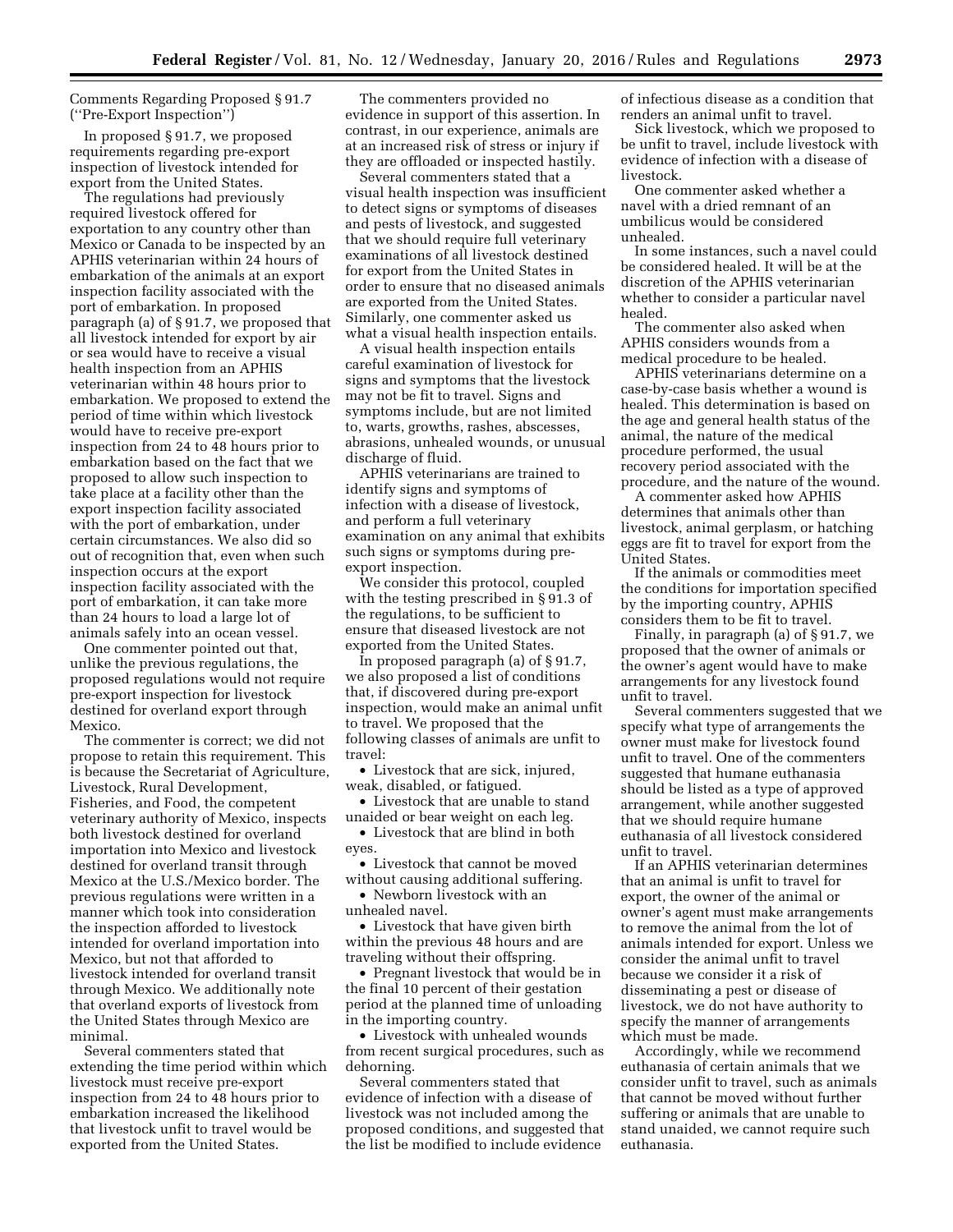Finally, we do not recommend that all classes of animals that we consider unfit to travel be euthanized. Certain conditions that render an animal unfit to travel, such as pregnancy, are not terminal, and should not be considered as such.

In proposed paragraph (b) of § 91.7, we proposed that the APHIS veterinarian conducting pre-export inspection would either have to do so at the export inspection facility associated with the port of embarkation of the livestock; at an export isolation facility approved by APHIS, when use of such a facility is authorized by the Administrator in accordance with proposed paragraph (c) of § 91.7; or at an export inspection facility other than the export inspection facility associated with the port of embarkation, when use of such a facility is authorized by the Administrator in accordance with proposed paragraph (d) of § 91.7. We also proposed that, if the facility used to conduct the inspection is a facility other than the export inspection facility associated with the port of embarkation, it would have to be located within 28 hours driving distance under normal driving conditions from the port of embarkation, and livestock would have to be afforded at least 48 hours rest, with sufficient feed and water during that time period, prior to movement from the facility. We proposed that the facility would have to be located within 28 hours driving distance because we could not foresee any instances which would suggest authorizing inspections at an export isolation facility located more than 28 hours driving distance from the port of embarkation, and because, pursuant to the 28 hour law (49 U.S.C. 80502), the maximum amount of time that most livestock may be transported in interstate commerce without rest, feed, and water is 28 hours.

Several commenters stated that a 28 hour driving distance under normal conditions would allow pre-export inspection to be done at a significant distance from the port of embarkation. The commenters expressed concern that such travel could be stressful to the livestock and increase the risk of injury or illness befalling the animals being exported, and asked us to set a significantly lower maximum driving distance between the location at which pre-export inspection takes place and the port of embarkation. One of these commenters suggested a maximum driving distance of 60 miles or 90 minutes, whichever is further.

We agree that, under certain conditions, such travel could be stressful to the livestock. The rigors of up to 28 hours of continuous travel were, in fact, why we proposed that the livestock would need at least 48 hours of rest, with sufficient feed and water during that time period, prior to movement to the port of embarkation. It is also, in part, why we proposed conditions that would limit the use of facilities other than an export inspection facility associated with the port of embarkation to conduct pre-export inspections.

However, if livestock are properly rested, fed, and watered and if the means of conveyance transporting the livestock is equipped for such travel, with APHIS exercising monitoring and oversight, we do not consider a significant driving distance between the facility at which pre-export inspection takes place and the port of embarkation to present an intrinsic and irresolvable risk to livestock health. We have, on occasion, authorized pre-export inspection of livestock at a facility a considerable distance from the port of embarkation in order to facilitate the timely export of the animals, and have not encountered significant adverse impacts to the health or wellbeing of the livestock transported due to the distance traveled. Rather, in our experience, as well as the experience of several commenters, it is frequent loading and unloading, rather than travel itself, which puts animals at the greatest likelihood of sustaining injury or other significant adverse impacts to their health or wellbeing.

For these reasons, we do not consider it necessary to lessen the maximum allowable driving distance between the facility at which pre-export inspection is conducted and the port of embarkation from that in the proposed rule. In this regard, we note that a maximum driving distance of 60 miles or 90 minutes could impede the orderly export of certain lots of livestock and is not necessary to ensure the health and wellbeing of the livestock exported.

One commenter pointed out that the 28 hour law allows livestock to be transported more than 28 hours without rest, feed, and water, if the animals have food, water, space, and an opportunity for rest aboard the means of conveyance. The commenter stated that, if our intent was to have the regulations in § 91.7 align with the provisions of the 28 hour law, then we should provide an exemption from the maximum allowable driving distance for livestock provided such food, water, space, and opportunity for rest.

Our reference to the 28 hour law was to illustrate that a long-standing statute considers there to be potential adverse impacts to livestock health and

wellbeing if the animals are moved for more than 28 hours within the United States without rest, feed, and water. Accordingly, we used the statute as one of our reference points in determining what maximum allowable driving distance to propose between the facility at which pre-export inspection is conducted and the port of embarkation. Another reference point was importer requests to date for pre-export inspection of livestock at facilities other than an export inspection facility associated with the port of embarkation. A 28 hour maximum driving distance between the facility at which the preexport inspection is conducted and the port of embarkation would accommodate all such requests to date.

One commenter suggested that, instead of a mandatory 48 hour rest period for livestock inspected at a facility other than an export inspection facility associated with the port of embarkation prior to movement from the facility, the rest period should be tiered to the class of livestock being moved and the distance between the facility and the port of embarkation. Alternatively, the commenter asked us to explain our rationale for the 48 hour rest period.

We intended to propose a 48 hour rest period prior to the pre-export inspection of the livestock. This rest period was intended to serve in lieu of a rest period at the export inspection facility associated with the port of embarkation, so that livestock inspected at a facility other than the export inspection facility associated with the port of embarkation could be loaded directly into aircraft or ocean vessels at the port of embarkation. Since there would not be visual health inspection of the animals at the export inspection facility associated with the port of embarkation, and since the animals could travel a significant distance from the facility at which the pre-export inspection is conducted to the port of embarkation, it would be commensurately important for us to be assured that the livestock are fit for travel before they leave the facility at which the pre-export inspection is conducted. Therefore, we considered a somewhat prolonged rest period warranted.

However, we did not clarify that livestock inspected at a facility other than the export inspection facility associated with the port of embarkation would be exempt from requirements for rest, feed, and water at the export inspection facility associated with the port of embarkation.

In this final rule, we have amended both paragraph (b) of § 91.7 and § 91.8, which contains our rest, feed, and water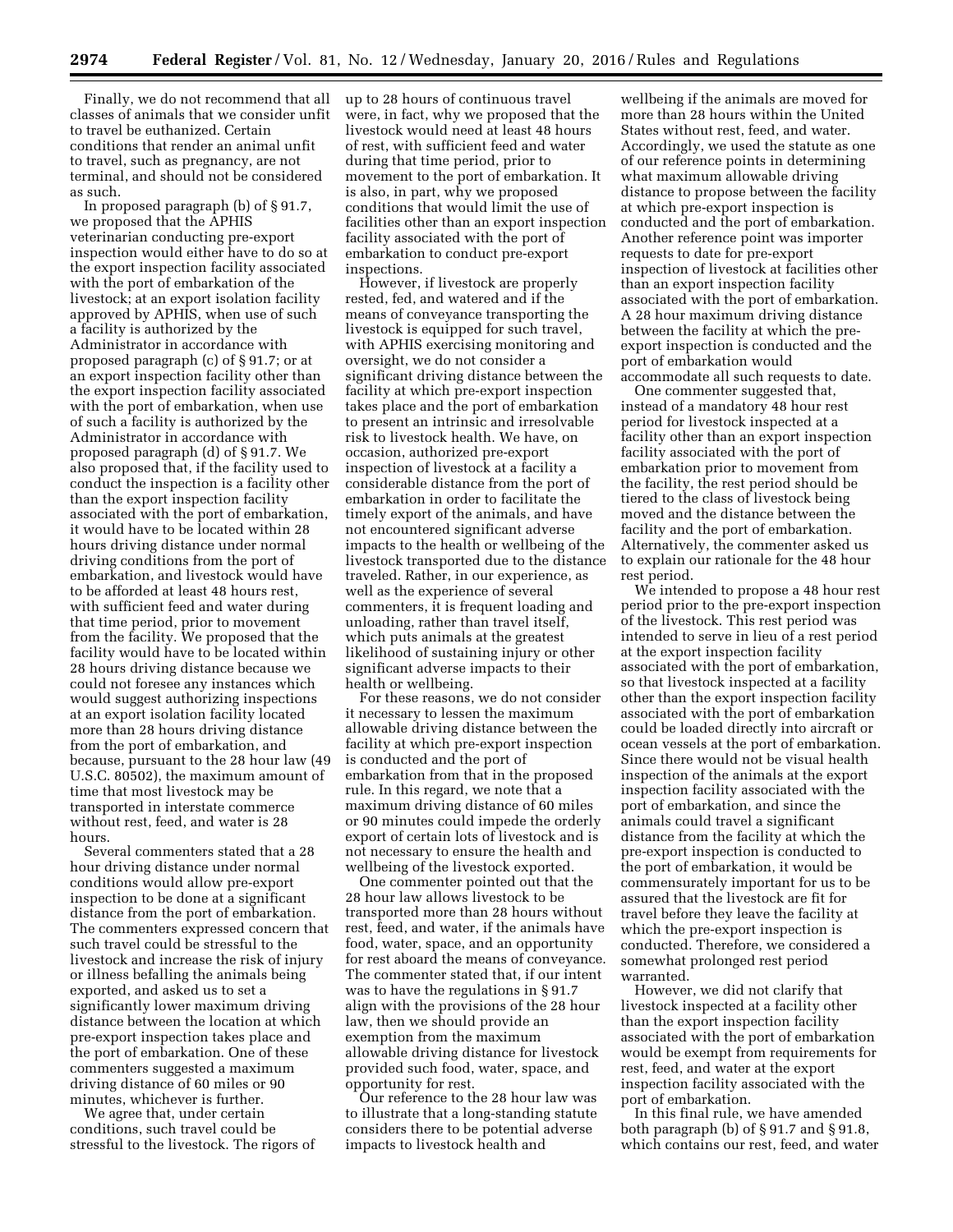requirements for livestock inspected at an export inspection facility associated with the port of embarkation, to clarify our intent.

As we mentioned earlier in this document, in proposed paragraphs (c) and (d) of § 91.7, we proposed conditions under which we may authorize pre-export inspection at an export isolation facility, or an export inspection facility not associated with the port of embarkation, respectively. In both paragraphs, we proposed that such authorization could occur if the exporter could show, to the satisfaction of the Administrator, that the livestock would suffer undue hardship if they had to be inspected at the export inspection facility associated with the port of embarkation.

One commenter stated that this condition was subjective.

While we agree that the condition relies on a subjective determination, the factors that we will consider in making this determination are objective. For example, we will consider the species to be inspected, the size of the lot, the likelihood of adverse climatic conditions that could affect loading the animals into and unloading the animals from the export inspection facility, and the resources that would be available at the facility the day that the livestock would be expected to arrive.

Comments Regarding § 91.8 (''Rest, Feed, and Water Prior to Export'')

In proposed § 91.8, we proposed that all livestock intended for export by air or sea would have to be allowed a period of at least 2 hours of rest prior to being loaded onto an ocean vessel or aircraft for export. We also proposed that an inspector could extend the required rest period up to 5 hours, at his or her discretion and based on a determination that more rest is needed in order for the inspector to have assurances that the animals are fit to travel prior to loading. Finally, we proposed that adequate food and water would have to be available to the livestock during this rest period.

In the previous regulations in part 91, we had required livestock intended for export from the United States by sea or air to be allowed a period of at least 5 hours for rest at the export inspection facility associated with the port of embarkation, with adequate feed and water available, before movement to an ocean vessel or aircraft for loading for export, unless the livestock had food and water in the carrier that transported them to the export inspection facility, and they will reach the destination country within 36 hours after they were last fed and watered in the United

States, or, if they are under 30 days of age, within 24 hours after they were last fed and watered in the United States.

A number of commenters stated that our proposed minimum rest period was too short. Several of these commenters suggested that we maintain a rest period of at least 5 hours. One of the commenters suggested a 3 hour minimum rest period. Another cited a peer-reviewed study that, in the commenter's opinion, suggested the need for a minimum rest period of 8 hours for livestock destined for export.2

We are making no change in response to these comments. As several commenters pointed out, movement from the premises of export to the port of embarkation may be of relatively short duration. If, for example, livestock have traveled 90 minutes to the port of embarkation, a mandatory rest period that is two to four times as long as this travel time appears excessive. For livestock that have traveled a longer distance, as we stated in the proposed rule, it is not generally our experience that they appear taxed by movement from the premises of export to the port of embarkation, and usually need time merely to become limber for the rigors of sea or air travel.

We disagree with the commenter who cited *Knowles* that the article suggests an 8-hour rest period is necessary for all ruminants. The article states that it pertains only to sheep destined to slaughter, and notes that, for other livestock moved for breeding or production purposes, ''welfare problems rarely arise'' that would suggest the need for significant rest, feed, and water. It also is worth noting that the article is from 1998, and examines conditions governing the transport of sheep to slaughter as these existed in the European Union during the 1990s. We do not consider the article applicable to current livestock export practices in the United States.

One commenter asked us whether a rest period of less than 5 hours would violate the 28 hour law.

This rest period is distinct from any rest period that must be afforded to livestock under the 28 hour law.

Finally, as we mentioned in our discussion of the comments received on proposed § 91.7, we have modified § 91.8, including its title, to clarify that it pertains only to animals inspected at an export inspection facility associated with the port of embarkation.

As modified, it states that all livestock that are intended for export by air or sea

and that will be inspected for export at an export inspection facility associated with the port of embarkation must be allowed a period of at least 2 hours rest at an export inspection prior to being loaded onto an ocean vessel or aircraft for export. Adequate food and water must be available to the livestock during the rest period. An inspector may extend the required rest period up to 5 hours, at his or her discretion and based on a determination that more rest is needed in order to have assurances that the animals are fit to travel prior to loading. Pre-export inspection of the animals must take place at the conclusion of this rest period.

Comments Regarding Proposed § 91.11 (''Export Isolation Facilities'')

In proposed § 91.11, we proposed standards for APHIS approval of isolation facilities associated with the export of livestock from the United States. We stated that we considered such standards necessary because several importing countries require an ''officially approved'' or ''APHISapproved'' period of isolation for livestock.

One commenter stated that such isolation is solely a requirement of an importing country, rather than an APHIS requirement, and that establishing standards for export isolation facilities could be construed to suggest that APHIS has identified a need for such requirements to prevent the dissemination of pests and diseases of livestock within the United States. The commenter also pointed out that the isolation required for livestock destined for export differs from importing country to importing country, and sometimes from species to species, is usually highly prescriptive, and is subject to change. For these reasons, the commenter questioned the need for standards for export isolation facilities and suggested that we not finalize the section.

We agree with the commenter that pre-export isolation is conducted solely to fulfill the requirements of an importing country, and is not required by APHIS for animal health purposes. We also agree with the commenter that the variety of export isolations required by foreign countries, as well as the prescriptive nature and mutability of those requirements, are significant impediments to establishing general standards for approval of export isolation facilities. Accordingly, we have decided not to finalize the section, as proposed.

However, we do consider it necessary to specify in the section that, if an importing country requires export

<sup>2</sup>See: Knowles, T.G. 1998. *A review of road transport of slaughter sheep.* Veterinary Record 143:212–219. We refer to this article later in this document as *Knowles.*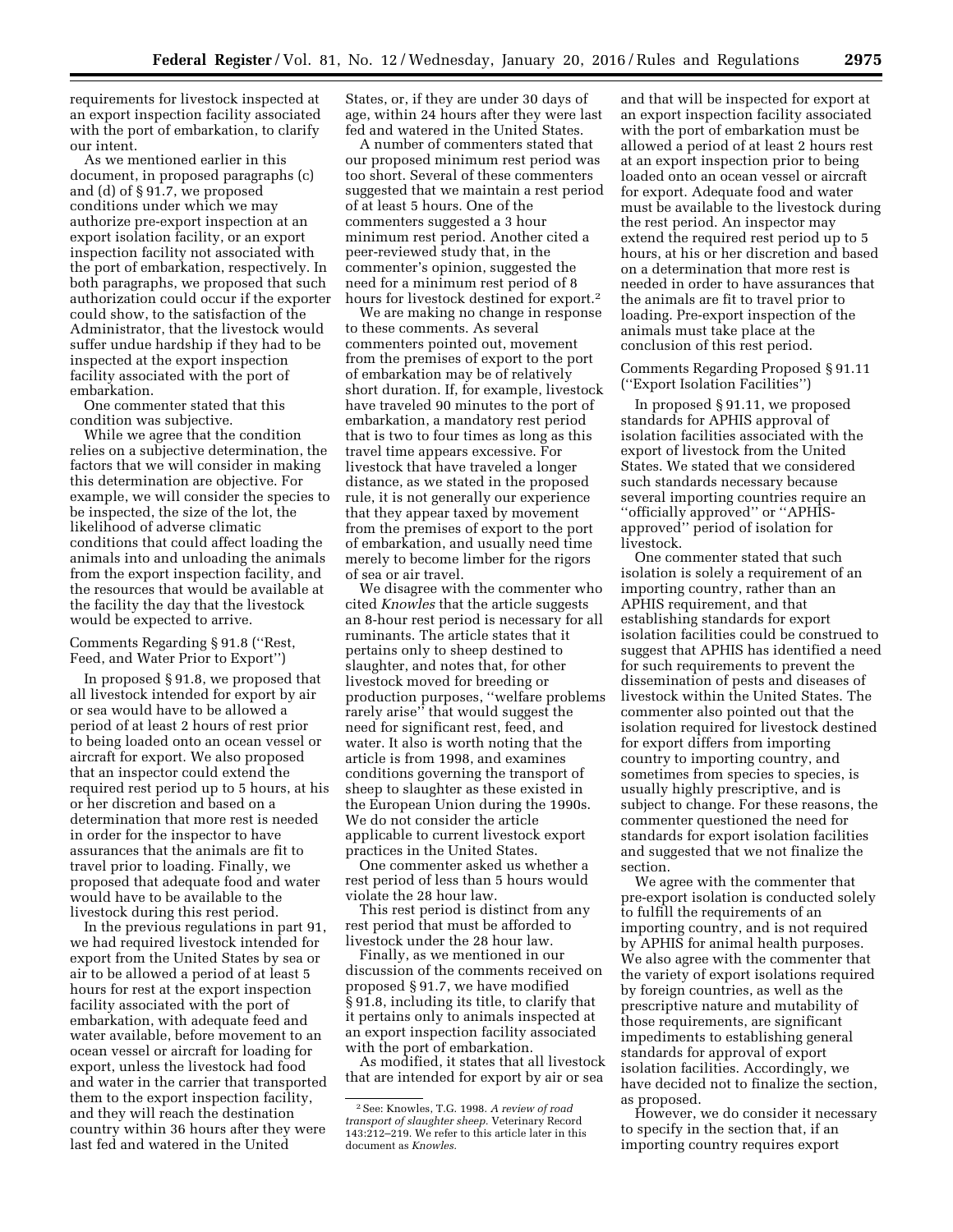isolation for livestock, such isolation must occur before the animals may be moved to a port of embarkation, and both the manner in which this isolation occurs and the facility at which it occurs must meet the requirements specified by the importing country.

As a result of this revision, § 91.11 does not contain conditions for APHIS approval of export isolation facilities. Accordingly, we have removed a reference to such approval that was in proposed § 91.7.

We have, however, retained the guidance in the Program Handbook regarding construction and operational standards for export isolation facilities. While this guidance is no longer tiered to a requirement of the regulations, it may aid exporters in fulfilling the requirements of an importing country regarding such isolation.

Comments Regarding Proposed § 91.12 (''Ocean Vessels'')

In proposed § 91.12, we proposed requirements regarding the ocean vessels on which livestock are exported from the United States.

In proposed paragraph (a) of § 91.12, we proposed that such vessels would need to be inspected and certified prior to initial use to transport any livestock from the United States.

We proposed that this certification would be valid for up to 3 years; however, the ocean vessel would have to be recertified prior to transporting livestock any time significant changes are made to the vessel, including to livestock transport spaces or life support systems; any time a major life support system fails; any time species of livestock not covered by the existing certification are to be transported; and any time the owner or operator of the ocean vessel changes.

Several commenters suggested that we should also require a vessel to be recertified if there is a significant mortality rate of livestock transported aboard the vessel during a particular voyage.

The purpose of the inspection and certification is to determine whether an ocean vessel is suitable for the export of livestock. High livestock mortality rates during a particular voyage do not necessarily suggest that a vessel is unsuitable for the export of livestock. For example, they could be the result of significant and unforeseen adverse weather conditions.

However, we do note that, under paragraph (f) of § 91.12, the owner or operator of an ocean vessel is required to submit a written report to APHIS within 5 business days after completing a voyage. In the report, the owner or

operator must document the number of each species that died and provide an explanation for those mortalities. The owner or operator must also document whether a major life support system failed during the voyage.

If a significant number of the livestock aboard the vessel died during the voyage, and either the report indicates or APHIS has reason to believe that failure of a major life support system aboard the vessel directly contributed to the death of the livestock, the vessel will need to be recertified before it can be used again to export livestock from the United States.

In proposed paragraph (c) of § 91.12, we proposed feed and water requirements for livestock exported from the United States aboard ocean vessels. We proposed that sufficient feed and water would have to be provided to livestock aboard the ocean vessel, taking into consideration the livestock's species, body weight, the expected duration of the voyage, and the likelihood of adverse climatic conditions during transport.

One commenter stated that we did not require that livestock must be fed during the voyage. Similarly, two commenters pointed out that the previous regulations in part 91 had required ocean vessels to provide livestock with feed and water immediately after the livestock are loaded onto the vessel unless an APHIS representative determines that all of the livestock are 30 days of age or older and the vessel will arrive in the country of destination within 36 hours after the livestock were last fed and watered within the United States, or, if any of the livestock in the shipment are younger than 30 days, that the vessel will arrive in the country of destination within 24 hours after the livestock were last fed and watered within the United States.

One of the commenters acknowledged our rationale for proposing to remove this requirement from the regulations that we have discovered that livestock can sometimes go more than 36 hours without feed or water without suffering duress—but also pointed out that we proposed to require livestock to have adequate access to feed and water during the voyage, and suggested that it is difficult to discern what adequate access to feed and water constitutes if livestock can go an indefinite amount of time aboard an ocean vessel without being fed or watered.

The other commenter pointed out that the previous regulations ensured that livestock over 30 days old would be fed at least once within a 36 hour period, and that this previous requirement was itself significantly less stringent than the

28 hour law. The commenter suggested that, in this final rule, we should specify that livestock aboard an ocean vessel must be fed and watered within 36 hours of departure from the port of embarkation.

In light of the concerns raised, we have modified paragraph (c) of § 91.12 to specify that livestock aboard the vessel must be fed and watered within 28 hours of the time they were last fed and watered within the United States. This provision is generally consistent with the 28 hour law.

A commenter stated that proposed paragraph (c) of § 91.12 does not require ocean vessels to maintain a surplus of feed in the event that the voyage takes significantly longer than expected.

In the Program Handbook that accompanied the proposed rule, we stated that, in order for us to consider feed maintained aboard an ocean vessel to be sufficient for a voyage, it would have to include a 15 percent surplus for unforeseen circumstances.

In proposed paragraph (d) of § 91.12, we proposed general requirements for the accommodations for livestock exported from the United States by ocean vessel.

In proposed paragraph (d)(1) of § 91.12, we proposed requirements for pens for livestock.

One commenter expressed concern that these proposed requirements did not require the pens to house species that are compatible with each other. The commenter pointed out that the World Organisation for Animal Health's (OIE's) standards for the transport of animals by sea recommend that animals that are likely to be hostile to other animals that are housed in the same pen should not be commingled.

We have modified paragraph (d)(1) of § 91.12 to specify that animals that may be hostile to each other may not be housed in the same pen.

In proposed paragraph (d)(2) of § 91.12, we proposed that livestock would have to be positioned during transport so that an animal handler or other responsible person could observe each animal regularly and clearly to ensure the livestock's safety and welfare.

A commenter suggested that we modify the paragraph to require the animals to be observed at least once every 12 hours.

In our experience, in order to provide routine care to livestock aboard ocean vessels, handlers observe the animals several times a day. Therefore, we do not consider it necessary to modify the paragraph to specify that the livestock must be observed at least once every 12 hours.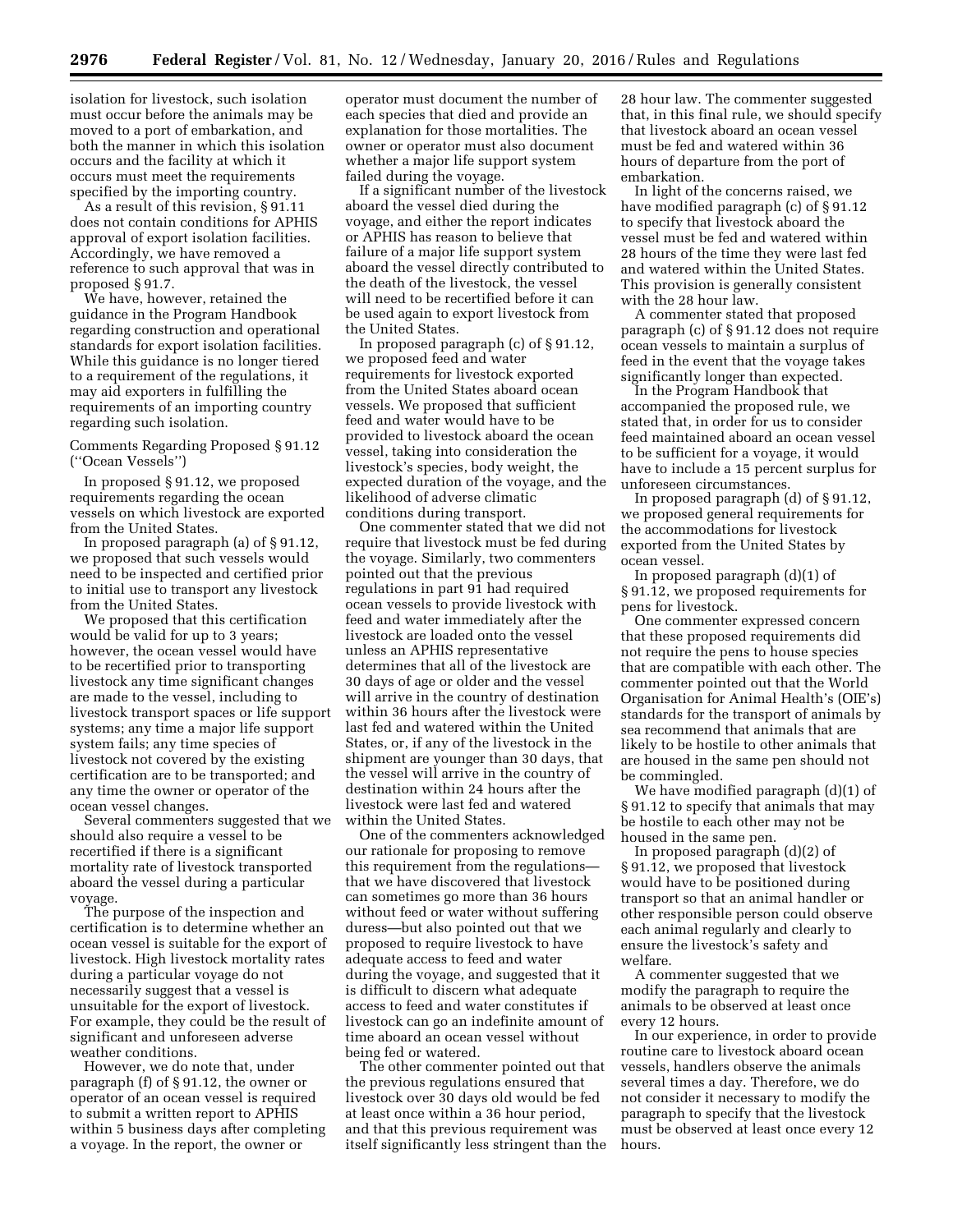In proposed paragraph (d)(7) of § 91.12, we proposed that the vessel must have a system or arrangements, including a backup system in working order or alternate arrangements, for managing waste to prevent excessive buildup in livestock transport spaces during the voyage.

A commenter suggested modifying the paragraph to require the waste management system to have an alarm if the system malfunctions.

Malfunctions to waste management systems tend to be easily detectable because of the odor of the waste. Provided that the vessel maintains a backup system in working order or has alternate arrangements, we do not consider it necessary that it also maintain an alarm in the event of a system malfunction.

In proposed paragraph (d)(8) of § 91.12, we proposed that the vessel must have adequate illumination to allow clear observation of the livestock during loading, unloading, and transport.

A commenter suggested that we modify the paragraph to require the vessel to maintain a back-up lighting system.

Ocean vessels are constructed with back-up lighting systems. Therefore, we do not consider it necessary to require them.

In proposed paragraph (d)(12) of § 91.12, we proposed that the owner or operator of the ocean vessel must have on board during loading, transport, and unloading at least 3 persons (or at least 1 person if fewer than 800 head of livestock will be transported) with previous experience with ocean vessels that have handled the kind(s) of livestock to be carried, as well as a sufficient number of attendants with the appropriate experience to be able to ensure proper care of the livestock.

Several commenters suggested that we require at least one of these personnel to be a licensed veterinarian. One of these commenters asked us to delineate what we meant by ''a sufficient number of attendants with the appropriate experience to be able to ensure proper care of the livestock,'' and asked whether we intended one of these attendants to be a veterinarian.

We can foresee instances, such as a particularly short voyage to the importing country, when it may not be necessary for the vessel to have a veterinarian on board. However, we do agree that, for certain voyages, having a veterinarian on board may be necessary to ensure proper care of the livestock. Accordingly, in this final rule, we have modified paragraph (d)(12) of § 91.12 to specify that the APHIS representative

assigned to inspect the vessel prior to loading will determine whether the personnel aboard the vessel are sufficient and possess adequate experience, including, if necessary, veterinary experience, to ensure proper care of the livestock.

A number of commenters suggested additional general requirements for ocean vessels.

Several commenters suggested that we should require ocean vessels to maintain a means of humanely euthanizing sick or injured livestock aboard the vessel, and should require at least one of the personnel aboard the ship to be trained in humanely euthanizing livestock by using the means of euthanasia carried by the vessel.

We have added such a requirement. Several commenters suggested that we should require ocean vessels to maintain an alarm system when major life support systems aboard the vessel malfunction.

Malfunctioning major life support systems are usually easy to detect. However, we have added a requirement that the vessel must have replacement parts for major life support systems and the means, including qualified personnel, to make the repairs or replacements.

Several commenters suggested that we require ocean vessels to have a system that monitors ammonia levels aboard the vessel and alerts personnel aboard the ship if the levels exceed certain thresholds.

Excessive ammonia is easily detectable; therefore we do not consider such a requirement to be necessary.

Several commenters suggested that we require ocean vessels to maintain a system to monitor temperature, humidity, and carbon monoxide levels aboard the vessel.

Ocean vessels are constructed with such monitoring systems. Therefore, we do not consider such requirements to be necessary.

A commenter suggested that we require ocean vessels to have fire extinguishers on each level that contains livestock.

In 46 CFR 95.05–10, the United States Coast Guard requires shipping vessels to have fire extinguishers installed in all cargo compartments, unless they carry exclusively coal or grain in bulk.

Finally, one commenter suggested that ocean vessels that export livestock maintain contingency plans for emergencies. The commenter pointed out that the OIE's standards for the transport of animals by sea suggest that ocean vessels maintain such plans.

The OIE standards suggest that a ''major adverse event'' constitutes an emergency, but the standards do not define this term nor delineate the content of such plans. An ocean vessel may experience what we consider to be a major adverse event for any number of reasons, from adverse weather to system malfunctions to human error, and asking the vessel owner or operator to develop standard procedures for any major adverse event that could occur would place a significant paperwork burden on ocean vessel owners and operators.

Accordingly, we consider it appropriate, instead, to require ocean vessel owners or operators to document major adverse events that led to livestock deaths aboard a particular voyage. Additionally, when the major adverse event was a failure to a major life support system, the vessel will have to be inspected and recertified by APHIS before it may be used to export livestock from the United States again.

In proposed paragraph (e) of  $\S 91.12$ , we proposed that an inspector could exempt an ocean vessel that uses shipping containers to transport livestock to an importing country from the requirements in proposed paragraph (d) of § 91.12, if the inspector determines that the containers themselves are designed, constructed, and managed in a manner to reasonably assure the livestock are protected from injury and remain healthy during loading, unloading, and transport to the importing country.

Several commenters understood that the intent of the rule was to acknowledge that certain of the requirements in paragraph (d) of § 91.12 are not applicable to ocean vessels that use shipping containers. However, they questioned the breadth of the exemption, and stated that certain of the requirements in paragraph (d) of § 91.12 are necessary to ensure that livestock exported from the United States remain healthy during the voyage to the importing country. Several of these commenters stated that, at a minimum, the requirements pertaining to feed and water, ventilation, and lighting, appear to be generally applicable to all ocean vessels used to export livestock.

In proposed paragraph (e) of § 91.12, we stated that guidance regarding the paragraph could be found in the Program Handbook that accompanied the proposed rule. In the Program Handbook, we provided guidance regarding the manner in which APHIS representatives would inspect ocean vessels that use shipping containers to transport livestock. We provided four areas that would be subject to particular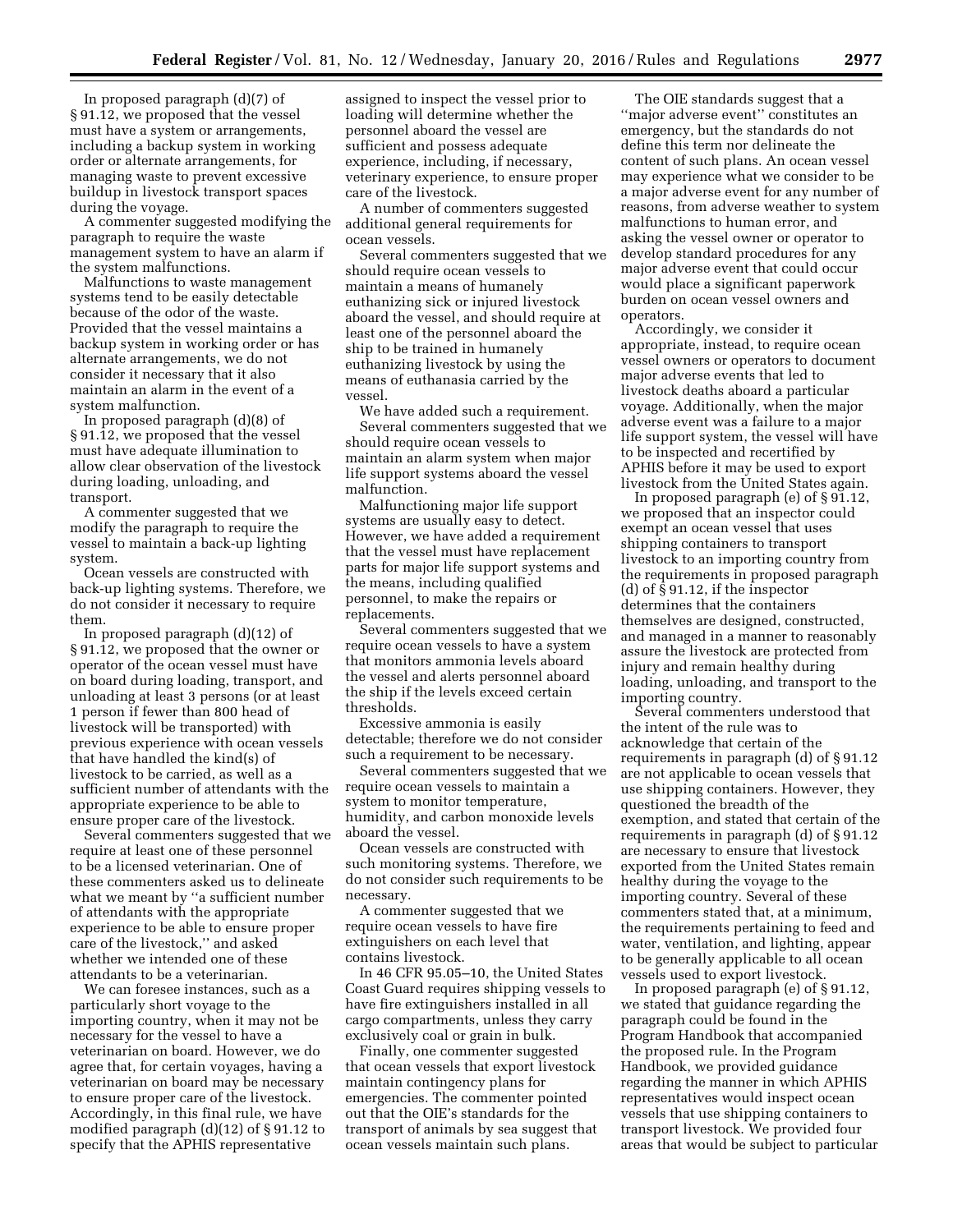scrutiny: The size of the containers; the materials used to construct the containers; the waste management and ventilation systems in the containers; and the manner in which potable water would be provided to the livestock.

Accordingly, it was not our intent to suggest that an inspector could exempt an ocean vessel that uses shipping containers from any of the requirements of paragraph (d) of § 91.12 that he or she so chooses. The inspector could only exempt the vessel after determining that it had in place an alternate means of meeting the aim of the requirements in paragraph (d), which is to provide reasonable assurances that livestock are protected from injury and remain healthy during loading, unloading, and transport to the importing country.

However, we do agree with the commenters that the paragraph should mention the particular areas that an inspector will evaluate as part of his or her inspection of ocean vessels that use shipping containers to transport livestock. Accordingly, we have modified paragraph (e) of § 91.12 to specify that particular attention will be paid to the manner in which the containers are constructed, the space the containers afford to livestock transported within them, the manner in which the owner or operator of the vessel would provide feed and water to the animals in the containers, and the manner in which air and effluent are managed within the containers.

As we mentioned earlier in this document, in proposed paragraph (f) of § 91.12, we proposed that the owner or operator of any ocean vessel used to export livestock (including vessels that use shipping containers) from the United States would have to submit a written report to APHIS within 5 business days after completing a voyage. Among other information requirements, we proposed that the report would have to include the number of each species that died and an explanation for those mortalities.

A commenter suggested that the report should also include the number of livestock injured during the voyage, and the nature of these injuries.

Injuries could include minor wounds or abrasions from which the livestock recovered quickly during the voyage. Conversely, animals that suffered significant or debilitating injuries during the voyage are likely to have died or been humanely euthanized. Accordingly, we do not consider it necessary to maintain a report regarding all animals injured aboard the vessel.

However, the commenter does identify a third category of animals that we did not consider in our proposed

rule: Animals that sustained injuries or exhibited symptoms of illness that were significant enough to require medical attention from the personnel entrusted with care of the animals. Information regarding the number of such animals, as well as the nature of their injuries or illnesses, helps us interpret other aspects of the report accurately. Additionally, we have reason to believe that ocean vessels already maintain such information as part of their daily logs. We have modified paragraph (f) accordingly to specify that this information must be included in the report.

Comments Regarding Proposed § 91.13 (''Aircraft'')

In proposed § 91.13, we proposed requirements regarding aircraft used to export livestock from the United States.

A number of commenters pointed out that, unlike ocean vessels, we did not propose general requirements regarding accommodations for the humane transport of livestock aboard aircraft. The commenters suggested that we should add such requirements in this final rule.

Unlike ocean vessels, an international trade association stringently regulates aircraft. The International Air Transport Association (IATA) represents more than 250 commercial airlines worldwide, including those used to export livestock from the United States. IATA's ''Live Animals Regulations'' set forth minimum space requirements, feed and water requirements, ambient temperature requirements, ventilation requirements, and handling requirements for aircraft that transport livestock. These requirements are at least as stringent as our requirements for ocean vessels.

Additionally, we note that, in 14 CFR part 25, the Federal Aviation Administration has its own Federal requirements for airworthiness of aircraft used to transport people, animals, or cargo.

Because of these existing regulations, we did not consider it necessary to propose our own regulations regarding accommodations for the humane transport of livestock aboard aircraft.

## *Comment Regarding the Program Handbook*

As we mentioned earlier in this document, we made a draft Program Handbook available along with the proposed rule. The Program Handbook provided guidance and other information regarding the proposed regulations. In instances in which the proposed regulations specified a performance or construction standard,

the Program Handbook provided a means of meeting that performance or construction standard.

One commenter expressed concern that we would change the guidance in the Program Handbook arbitrarily, and without an opportunity for public participation.

It is Agency policy to take public comment on proposed substantive changes to Program standards and similar policy documents.

## **Miscellaneous**

In paragraph (e) of § 91.3, we proposed that an original signed export health certificate would have to accompany livestock destined for export for the entire duration of movement from the premises of export to their port of embarkation or land border port, except when the export health certificate had been issued and endorsed electronically. Similarly, we also proposed that, except when an export health certificate had been issued and endorsed electronically, the original signed export health certificate would have to accompany animals other than livestock, animal semen, animal embryos, hatching eggs, other embryonated eggs, or gametes destined for export to their port of embarkation or land border port.

The intent of these provisions was to clarify that the means of issuing and endorsing an electronic export health certificate differs from the means of issuing and endorsing a paper-based export health certificate. However, we realize that the provisions could also be construed to mean that, if an export health certificate is issued and endorsed electronically, no export health certificate needs to accompany the animals or commodities destined for export or otherwise be available for review when the animals or commodities arrive at their port of embarkation or land border port.

This is not necessarily the case. Some importing countries require a paperbased export health certificate to accompany the animals or commodities destined for export, even if the export health certificate was issued and endorsed electronically. Other countries recognize electronically issued and endorsed export health certificates, but require them to accompany the animals or commodities destined for export.

Additionally, some importing countries allow the export health certificate for certain commodities to be issued and endorsed at the port of embarkation or land border port, regardless of the means of issuance and endorsement.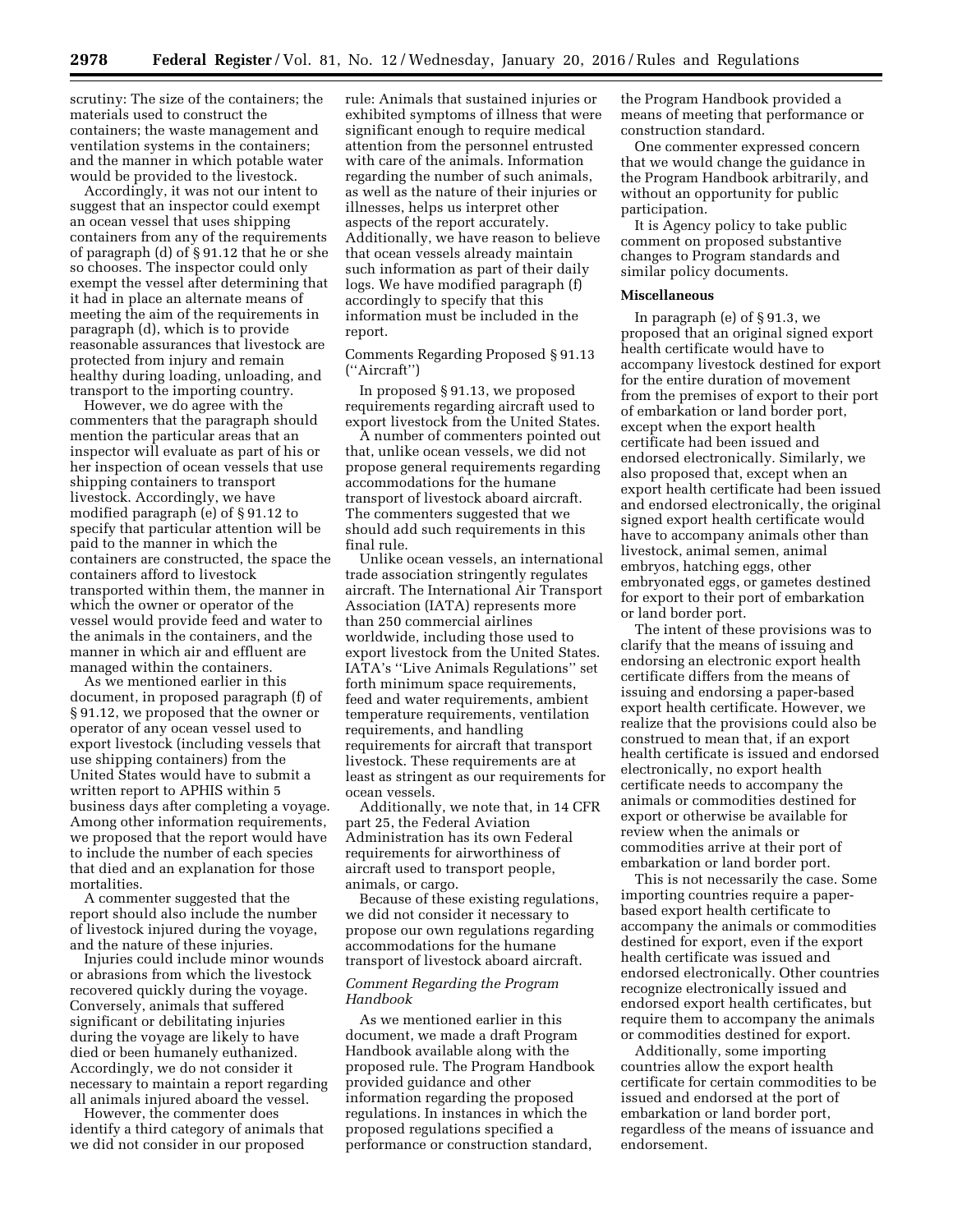Accordingly, we have modified paragraph (e) of § 91.3 in this final rule. The paragraph now provides that an export health certificate for livestock must be issued and endorsed before the livestock move from the premises of export, and an export health certificate for animals other than livestock or other commodities must be issued and, if required by the importing country, endorsed by an APHIS representative prior to departure of the animals from the port of embarkation or the crossing of the land border port.

In light of this modification, we have also modified paragraph (a)(1) of § 91.3 to specify that livestock must have an endorsed export health certificate in order to be eligible for export from the United States. In the proposed rule, we did not indicate that the export health certificate needs to be endorsed.

In proposed paragraph (b) of § 91.6, we proposed that livestock for export could be unloaded only into a facility which has been cleaned and disinfected in the presence of an APHIS representative or an accredited veterinarian. We also proposed that a statement certifying to such action would have to be attached to the export health certificate by the APHIS representative or accredited veterinarian.

While this proposed requirement was also in the previous regulations in part 91, operationally we have long allowed facilities to be cleaned and disinfected without the presence of an APHIS representative or accredited veterinarian, provided that an APHIS representative or accredited veterinarian inspects the cleaned and disinfected facility, certifies that he or she has conducted this inspection, and attaches a statement certifying to this action. Whether an APHIS representative or accredited veterinarian conducts this inspection depends on the requirements of the importing country. In this final rule, we have revised paragraph (b) of § 91.6 to reflect this long-standing operational practice.

In proposed paragraph (b) of § 91.7, we proposed that, if, as a result of preexport inspection, the APHIS veterinarian inspecting the animals deems clinical examination to be necessary to determine the animal's health, any testing or treatment related to this clinical examination would have to be conducted by an APHIS veterinarian or an accredited veterinarian.

In reviewing the proposed rule, we realized that this requirement could be construed to suggest that APHIS provides treatment as part of our clinical examinations. We do not.

Rather, we coordinate with a licensed veterinarian; it is this veterinarian who provides the treatment. In this final rule, we have modified paragraph (b) of § 91.7 to make this clear.

Therefore, for the reasons given in the proposed rule and in this document, we are adopting the proposed rule as a final rule, with the changes discussed in this document.

## **Executive Order 12866 and Regulatory Flexibility Act**

This final rule has been reviewed under Executive Order 12866. This rule has been determined to be not significant for the purposes of Executive Order 12866 and, therefore, has not been reviewed by the Office of Management and Budget.

In accordance with 5 U.S.C. 604, we have performed a final regulatory flexibility analysis, which is summarized below, regarding the economic effects of this rule on small entities. Copies of the full analysis are available on the Regulations.gov Web site (see footnote 1 in this document for a link to Regulations.gov) or by contacting the person listed under **FOR FURTHER INFORMATION CONTACT**.

This rule amends 9 CFR part 91, which contains requirements for the inspection and handling of livestock (cattle, horses, captive cervids, sheep, goats, and swine) to be exported from the United States. Among other things, the rule removes some prescriptive requirements applicable to livestock, either completely or by replacing them with performance standards, and makes other adjustments in inspection and handling requirements to assist exporters. These changes will provide APHIS and exporters more flexibility in arranging for the export of livestock from the United States while continuing to ensure the animals' health and welfare.

The rule also adds requirements for individual identification of livestock intended for export. The rule also specifies that, if APHIS knows that an importing country requires an export health certificate endorsed by the competent veterinary authority of the United States for any animal other than livestock, including pets, or for any hatching eggs or animal germplasm, the animal, hatching eggs, or animal germplasm must have such a health certificate to be eligible for export from the United States. These changes will help ensure that all live animals, hatching eggs, and animal germplasm exported from the United States meet the health requirements of the countries to which they are destined and that

APHIS has assurances regarding their health and welfare at the time of export.

Entities directly affected by this rule include exporters of live animals, hatching eggs, and animal germplasm. While we do not know the size distribution of these exporters, we expect that the majority are small by Small Business Administration standards, given the prevalence of small entities among livestock producers. Operators of export inspection facilities, export isolation facilities within 28 hours driving distance from a port of embarkation, and ocean vessels would also be directly affected. These industries are also largely composed of small businesses. The provisions of the rule would facilitate the export process for affected parties.

#### **Executive Order 12372**

This program/activity is listed in the Catalog of Federal Domestic Assistance under No. 10.025 and is subject to Executive Order 12372, which requires intergovernmental consultation with State and local officials. (See 2 CFR chapter IV.)

## **Executive Order 12988**

This final rule has been reviewed under Executive Order 12988, Civil Justice Reform. This rule: (1) Preempts all State and local laws and regulations that are inconsistent with this rule; (2) has no retroactive effect; and (3) does not require administrative proceedings before parties may file suit in court challenging this rule.

#### **Paperwork Reduction Act**

In accordance with section 3507(d) of the Paperwork Reduction Act of 1995 (44 U.S.C. 3501 *et seq.*), the information collection or recordkeeping requirements included in this final rule, which were filed under 0579–0432, have been submitted for approval to the Office of Management and Budget (OMB). When OMB notifies us of its decision, if approval is denied, we will publish a document in the **Federal Register** providing notice of what action we plan to take.

#### **E-Government Act Compliance**

The Animal and Plant Health Inspection Service is committed to compliance with the E-Government Act to promote the use of the Internet and other information technologies, to provide increased opportunities for citizen access to Government information and services, and for other purposes. For information pertinent to E-Government Act compliance related to this final rule, please contact Ms. Kimberly Hardy, APHIS' Information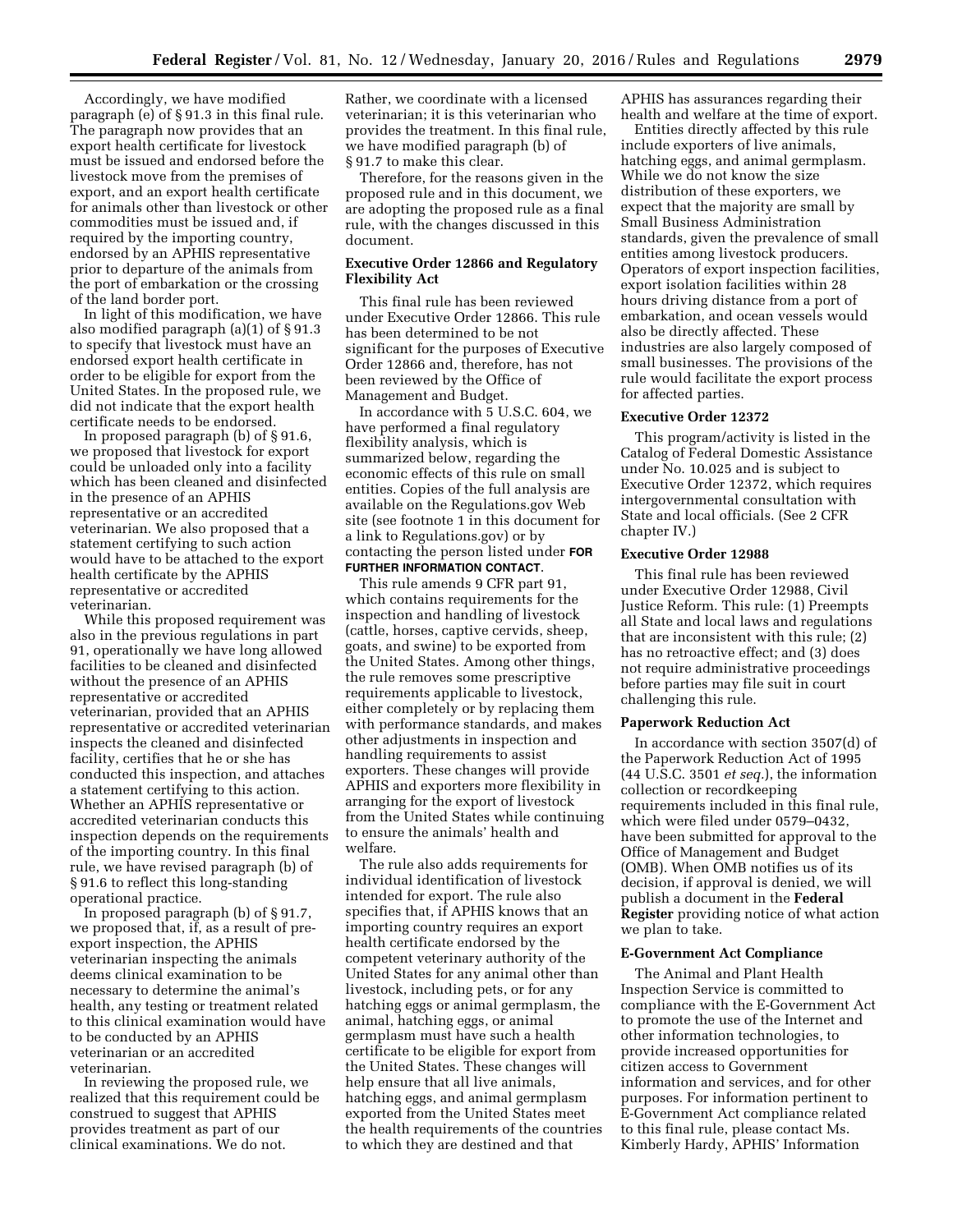Collection Coordinator, at (301) 851– 2727.

#### **List of Subjects in 9 CFR Part 91**

Animal diseases, Animal welfare, Exports, Livestock, Reporting and recordkeeping requirements, Transportation.

Accordingly, we are revising 9 CFR part 91 to read as follows:

## **PART 91—EXPORTATION OF LIVE ANIMALS, HATCHING EGGS OR OTHER EMBRYONATED EGGS, ANIMAL SEMEN, ANIMAL EMBRYOS, AND GAMETES FROM THE UNITED STATES**

#### **Subpart A—General Provisions**

Sec.<br>91.1

- 91.1 Definitions.<br>91.2 Applicabilit
- 91.2 Applicability.<br>91.3 General require
- General requirements.
- 91.4 Prohibited exports.

#### **Subpart B—Livestock**

- 91.5 Identification of livestock intended for export.
- 91.6 Cleaning and disinfection of means of conveyance, containers, and facilities used during movement; approved disinfectants.
- 91.7 Pre-export inspection.
- 91.8 Rest, feed, and water at an export inspection facility associated with the port of embarkation prior to export.
- 91.9 Ports.
- 91.10 Export inspection facilities. 91.11 Export isolation.
- 91.12 Ocean vessels.
- 
- 91.13 Aircraft.<br>91.14 Other m Other movements and conditions.

**Authority:** 7 U.S.C. 8301–8317; 19 U.S.C. 1644a(c); 21 U.S.C. 136, 136a, and 618; 46 U.S.C. 3901 and 3902; 7 CFR 2.22, 2.80, and 371.4.

## **Subpart A—General Provisions**

## **§ 91.1 Definitions.**

As used in this part, the following terms will have the meanings set forth in this section:

*Accredited veterinarian.* A veterinarian approved by the Administrator in accordance with part 161 of this chapter to perform functions specified in parts 1, 2, 3, and 11 of subchapter A, and subchapters B, C, and D of this chapter, and to perform functions required by cooperative State-Federal disease control and eradication programs.

*Administrator.* The Administrator, Animal and Plant Health Inspection Service, or any person authorized to act for the Administrator.

*Animal.* Any member of the animal kingdom (except a human).

*Animal and Plant Health Inspection Service (APHIS).* The Animal and Plant Health Inspection Service of the United States Department of Agriculture.

*APHIS representative.* An individual who is authorized by APHIS to perform the function involved.

*Date of export.* The date animals intended for export are loaded onto an ocean vessel or aircraft or, if moved by land to Canada or Mexico, the date the animals cross the border.

*Export health certificate.* An official document issued in the United States that certifies that animals or other commodities listed on the certificate meet the export requirements of this part and the importing country.

*Export inspection facility.* A facility that is affiliated with a port of embarkation and that has been approved by the Administrator as the location where APHIS will conduct health inspections of livestock before they are loaded onto ocean vessels or aircraft for export from the United States.

*Export isolation facility.* A facility where animals intended for export are isolated from other animals for a period of time immediately before being moved for export.

*Horses.* Horses, mules, and asses. *Inspector.* An individual authorized by APHIS to inspect animals and/or animal products intended for export from the United States.

*Livestock.* Horses, cattle (including American bison), captive cervids, sheep, swine, and goats, regardless of intended use.

*Premises of export.* The premises where the animals intended for export are isolated as required by the importing country prior to export or, if the importing country does not require preexport isolation, the farm or other premises where the animals are assembled for pre-export inspection and/or testing, or the germplasm is collected or stored, before being moved to a port of embarkation or land border port.

*Program diseases.* Diseases for which there are cooperative State-Federal programs and domestic regulations in subchapter C of this chapter.

*Program Handbook.* A document that contains guidance and other information related to the regulations in this part. The Program Handbook is available on APHIS' import-export Web site (*[http://www.aphis.usda.gov/import](http://www.aphis.usda.gov/import_export/index.shtml)*\_ *[export/index.shtml](http://www.aphis.usda.gov/import_export/index.shtml)*).

*State of origin.* The State in which the premises of export is located.

## **§ 91.2 Applicability.**

You may not export any animal or animal germplasm from the United States except in compliance with this part.

## **§ 91.3 General requirements.**

(a) *Issuance of export health certificates.* (1) Livestock must have an endorsed export health certificate in order to be eligible for export from the United States.

(2) If APHIS knows that an import country requires an export health certificate endorsed by the competent veterinary authority of the United States for any animal other than livestock or for any animal semen, animal embryos, hatching eggs, other embryonated eggs, or gametes intended for export to that country, the animal or other commodity must have an endorsed export health certificate in order to be eligible for export from the United States.

(b) *Content of export health certificates*—(1) *Livestock; minimum requirements.* Regardless of the requirements of the importing country, at a minimum, the following information must be contained on an export health certificate for livestock:

(i) The species of each animal.

(ii) The breed of each animal.

(iii) The sex of each animal.

(iv) The age of each animal.

(v) The individual identification of the animals as required by § 91.5.

(vi) The importing country.

(vii) The consignor.

(viii) The consignee.

(ix) A certification that an accredited veterinarian inspected the livestock and found them to be fit for export.

(x) A signature and date by an accredited veterinarian.

(xi) An endorsement by the APHIS veterinarian responsible for the State of origin.

(2) *Livestock; additional requirements.* In addition to the minimum requirements in paragraph (b)(1) of this section, the export health certificate must meet any other information or issuance requirements specified by the importing country.

(3) *Animals other than livestock, animal semen, animal embryos, hatching eggs, other embryonated eggs, and gametes.* Export health certificates for animals other than livestock, animal semen, animal embryos, hatching eggs, other embryonated eggs, and gametes must meet any information requirements specified by the importing country.

(c) *Inspection requirements for livestock.* In order to be eligible for export, livestock must be inspected within the timeframe required by the importing country. If the importing country does not specify a timeframe, the livestock must be inspected within 30 days prior to the date of export.

(d) *Testing requirements for livestock.*  All samples for tests of livestock that are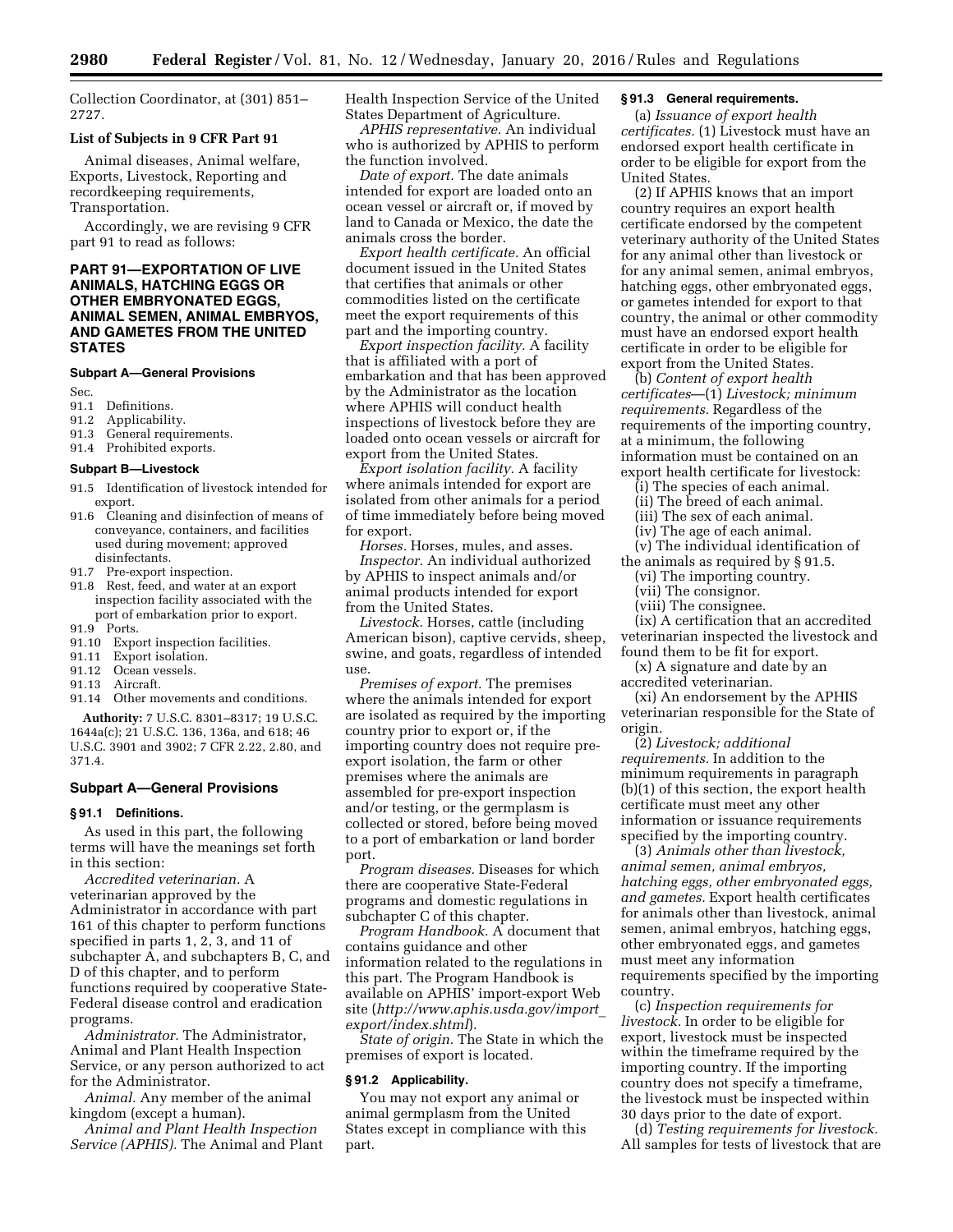required by the importing country must be taken by an APHIS representative or accredited veterinarian. The samples must be taken and tests made within the timeframe allowed by the importing country and, if specified, at the location required by the importing country. If the importing country does not specify a timeframe, the samples must be taken and tests made within 30 days prior to the date of export, except that tuberculin tests may be conducted within 90 days prior to the date of export. All tests for program diseases must be made in laboratories and using methods approved by the Administrator for those diseases. The Program Handbook contains a link to an APHIS Web site that lists laboratories approved to conduct tests for specific diseases. Approved methods are those specified or otherwise incorporated within the domestic regulations in subchapter C of this chapter.

(e) *Movement of livestock, animals other than livestock, animal semen, animal embryos, hatching eggs, other embryonated eggs, or gametes with an export health certificate*—(1) *Livestock.*  An export health certificate for livestock must be issued and endorsed before the livestock move from the premises of export.

(2) *Animals other than livestock, animal semen, animal embryos, hatching eggs, other embryonated eggs, and gametes.* When an export health certificate is required by the importing country for any animal other than livestock or for animal semen, animal embryos, hatching eggs, other embryonated eggs, or gametes, it must be issued and, if required by the importing country, endorsed by an APHIS representative prior to departure of the animal or other commodity from the port of embarkation or the crossing of the land border port. When presented for endorsement, the health certificate must be accompanied by reports for all laboratory tests specifically identified on the certificate. The laboratory reports must either be the originals prepared by the laboratory that performed the tests or must be annotated by the laboratory that performed the test to indicate how the reports may be verified.

(f) *Validity of export health certificate*—(1) *Livestock.* Unless specified by the importing country, the export health certificate is valid for 30 days from the date of issuance, provided that the inspection and test results under paragraphs (c) and (d) of this section are still valid.

(2) *Animals other than livestock, animal semen, animal embryos, hatching eggs, other embryonated eggs, and gametes.* Unless specified by the

importing country, the export health certificate is valid for 30 days from the date of issuance.

(Approved by the Office of Management and Budget under control number 0579– 0432)

#### **§ 91.4 Prohibited exports.**

No animal, animal semen, animal embryos, hatching eggs, other embryonated eggs, or gametes under Federal, State, or local government quarantine or movement restrictions for animal health reasons may be exported from the United States unless the importing country issues an import permit or other written instruction allowing entry of the animal, animal semen, animal embryos, hatching eggs, other embryonated eggs, or gametes, and APHIS concurs with the export of the animal, animal semen, animal embryos, hatching eggs, other embryonated eggs, or gametes.

## **Subpart B—Livestock**

#### **§ 91.5 Identification of livestock intended for export.**

Livestock that are intended for export must be identified in a manner that allows individual animals to be correlated to the animals listed in the export health certificate. If the importing country requires a specific or an additional form of identification, the livestock must also bear that form of identification.

(Approved by the Office of Management and Budget under control number 0579– 0432)

#### **§ 91.6 Cleaning and disinfection of means of conveyance, containers, and facilities used during movement; approved disinfectants.**

(a) All export health certificates for livestock must be accompanied by a statement issued by an APHIS representative and/or accredited veterinarian that the means of conveyance or container in which the livestock will be transported from the premises of export has been cleaned and disinfected prior to loading the livestock with a disinfectant approved by the Administrator for purposes of this section or by a statement that the means of conveyance or container was not previously used to transport animals.

(b) Livestock moved for export may be unloaded only into a facility which has been cleaned and disinfected prior to such unloading with a disinfectant approved by the Administrator for purposes of this section, and has subsequently been inspected by an APHIS representative or accredited veterinarian. A statement certifying to

such action must be attached to the export health certificate by the APHIS representative or accredited veterinarian.

(c) *Approved disinfectants.* The Administrator will approve a disinfectant for purposes of this section upon determining that the disinfectant is effective against pathogens that may be spread by the animals intended for export and, if the disinfectant is a chemical disinfectant, that it is registered or exempted for the specified use by the U.S. Environmental Protection Agency. The Program Handbook provides access to a list of disinfectants approved by the Administrator for use as required by this section. Other disinfectants may also be approved by the Administrator in accordance with this paragraph. The Administrator will withdraw approval of a disinfectant, and remove it from the list of approved disinfectants, if the disinfectant no longer meets the conditions for approval in this section.

(Approved by the Office of Management and Budget under control number 0579– 0432)

#### **§ 91.7 Pre-export inspection.**

(a) All livestock intended for export by air or sea must receive a visual health inspection from an APHIS veterinarian within 48 hours prior to embarkation, unless the importing country specifies otherwise. The purpose of the inspection is to determine whether the livestock are sound, healthy, and fit to travel. The APHIS veterinarian will reject for export any livestock that he or she finds unfit to travel. The owner of the animals or the owner's agent must make arrangements for any livestock found unfit to travel. Livestock that are unfit to travel include, but are not limited to:

(1) Livestock that are sick, injured, weak, disabled, or fatigued;

(2) Livestock that are unable to stand unaided or bear weight on each leg;

(3) Livestock that are blind in both eyes;

(4) Livestock that cannot be moved without causing additional suffering;

(5) Newborn livestock with an unhealed navel;

(6) Livestock that have given birth within the previous 48 hours and are traveling without their offspring;

(7) Pregnant livestock that would be in the final 10 percent of their gestation period at the planned time of unloading in the importing country; and

(8) Livestock with unhealed wounds from recent surgical procedures, such as dehorning.

(b) The APHIS veterinarian must conduct the inspection at the export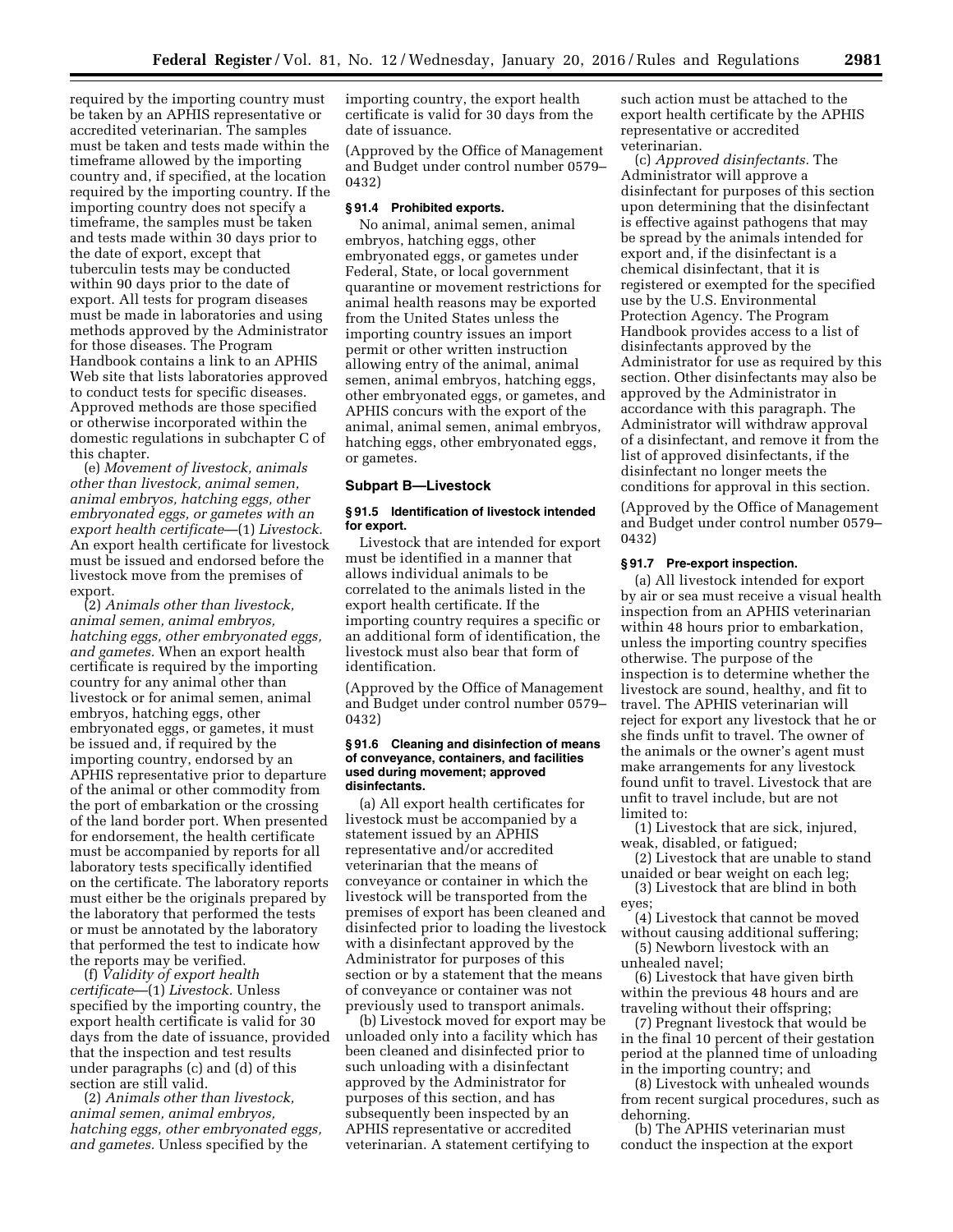inspection facility associated with the port of embarkation of the livestock; at an export isolation facility, when authorized by the Administrator in accordance with paragraph (c) of this section; or at an export inspection facility other than the facility associated with the port of embarkation, when authorized by the Administrator in accordance with paragraph (d) of this section. Unless APHIS has authorized otherwise, any sorting, grouping, identification, or other handling of the livestock by the exporter must be done before this inspection. The APHIS veterinarian may also conduct clinical examination, including testing, of any livestock during or after this inspection if he or she deems it necessary in order to determine the animal's health. Any treatment related to this clinical examination performed on the animal must be performed by a licensed veterinarian. Finally, if the facility used to conduct the inspection is a facility other than the export inspection facility associated with the port of embarkation, it must be located within 28 hours driving distance under normal driving conditions from the port of embarkation; livestock must be afforded at least 48 hours rest, with sufficient feed and water during that time period, prior to the pre-export inspection; and the exporter must maintain contact information for a veterinarian licensed in the State of embarkation to perform emergency medical services, as needed, on the animals intended for export.

(c) *Conditions for approval of preexport inspection at an export isolation facility.* (1) The Administrator may allow pre-export inspection of livestock to be conducted at an export isolation facility, rather than at an export inspection facility, when the exporter can show to the satisfaction of the Administrator that the livestock would suffer undue hardship if they had to be inspected at the export inspection facility, when the distance from the export isolation facility to the port of embarkation is significantly less than the distance from the export isolation facility to the export inspection facility associated with the port of embarkation, when inspection at the export isolation facility would be a more efficient use of APHIS resources, or for other reasons acceptable to the Administrator.

(2) The Administrator's approval is contingent upon APHIS having personnel available to provide services at that location. Approval is also contingent upon the Administrator determining that the facility has space, lighting, and humane means of handling livestock sufficient for the APHIS personnel to safely conduct required

inspections. The Program Handbook contains guidance on ways to meet these requirements. Owners and operators may submit alternative plans for meeting the requirements to APHIS for evaluation and approval. Alternatives must be at least as effective in meeting the requirements as those described in the Program Handbook in order to be approved. Alternate plans must be approved by APHIS before the facility may be used for purposes of this section.

(d) The Administrator may allow preexport inspection of livestock to be conducted at an export inspection facility other than the export inspection facility associated with the port of embarkation when the exporter can show to the satisfaction of the Administrator that the livestock would suffer undue hardship if they had to be inspected at the export inspection facility associated with the port of embarkation, when inspection at this different export inspection facility would be a more efficient use of APHIS resources, or for other reasons acceptable to the Administrator.

(e) The APHIS veterinarian will maintain an inspection record that includes the date and place of the preexport inspection, species and number of animals inspected, the number of animals rejected, a description of those animals, and the reasons for rejection.

(f) If requested by the importing country or an exporter, the APHIS veterinarian who inspects the livestock will issue a certificate of inspection for livestock he or she finds to be sound, healthy, and fit to travel.

#### **§ 91.8 Rest, feed, and water at an export inspection facility associated with the port of embarkation prior to export.**

All livestock that are intended for export by air or sea and that will be inspected for export at an export inspection facility associated with the port of embarkation must be allowed a period of at least 2 hours rest at an export inspection facility prior to being loaded onto an ocean vessel or aircraft for export. Adequate food and water must be available to the livestock during the rest period. An inspector may extend the required rest period up to 5 hours, at his or her discretion and based on a determination that more rest is needed in order to have assurances that the animals are fit to travel prior to loading. Pre-export inspection of the animals must take place at the conclusion of this rest period.

## **§ 91.9 Ports.**

(a) Except as provided in paragraph (b) of this section, livestock exported by air or sea may be exported only through ports designated as ports of embarkation by the Administrator. Any port that has an export inspection facility that meets the requirements of § 91.10 permanently associated with it is designated as a port of embarkation. The Program Handbook contains a list of designated ports of embarkation. A list may also be obtained from a Veterinary Services area office. Information on area offices is available on APHIS' import-export Web site (*[http://www.aphis.usda.gov/import](http://www.aphis.usda.gov/import_export/index.shtml)*\_ *[export/index.shtml](http://www.aphis.usda.gov/import_export/index.shtml)*).

(b) The Administrator may approve other ports for the exportation of livestock on a temporary basis with the concurrence of the port director. The Administrator will grant such temporary approvals only for a specific shipment of livestock, and only if pre-export inspection of that shipment has occurred at an export isolation facility or an export inspection facility not associated with the port of embarkation, as provided in § 91.7.

(c) Temporarily approved ports of embarkation will not be added to the list of designated ports of embarkation and are only approved for the time period and shipment conditions specified by APHIS at the time of approval.

(Approved by the Office of Management and Budget under control number 0579– 0432)

#### **§ 91.10 Export inspection facilities.**

(a) Export inspection facilities must be approved by the Administrator before they may be used for any livestock intended for export. The Administrator will approve an export inspection facility upon determining that it meets the requirements in paragraph (b) of this section. This approval remains in effect unless it is revoked in accordance with paragraph (c) of this section, or unless any of the following occur, in which case reapproval must be sought:

(1) The owner of the facility changes. (2) Significant damage to the facility occurs or significant structural changes are made to the facility.

(b)(1) Export inspection facilities must be constructed, equipped, and managed in a manner that prevents transmission of disease to and from livestock in the facilities, provides for the safe and humane handling and restraint of livestock, and provides sufficient offices, space, and lighting for APHIS veterinarians to safely conduct required health inspections of livestock and related business. The Program Handbook contains guidance on ways to meet these requirements. Owners and operators may submit alternative plans for meeting the requirements to APHIS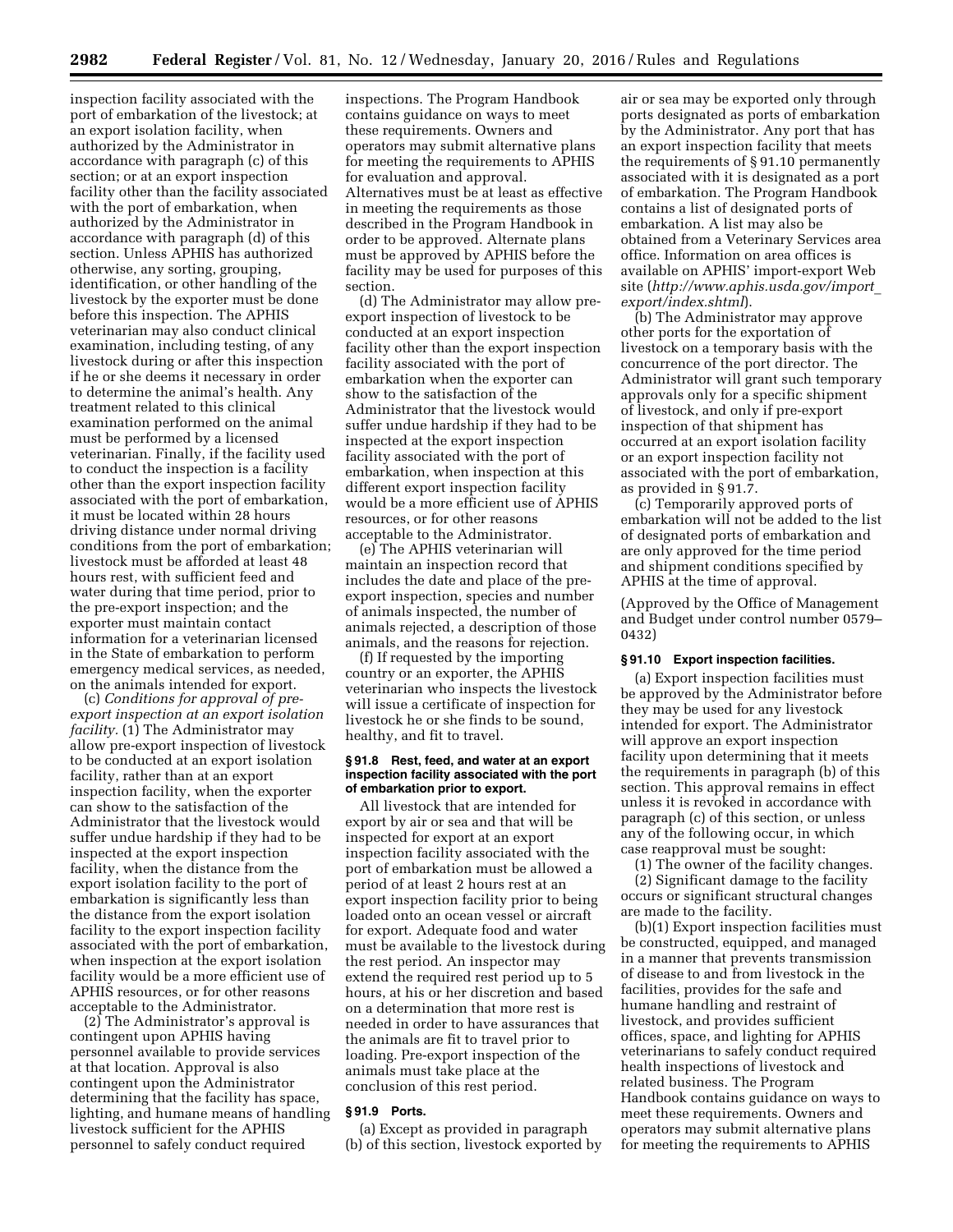for evaluation and approval; the address to which to submit such alternatives is contained in the Program Handbook. Alternatives must be at least as effective in meeting the requirements as the methods described in the Program Handbook in order to be approved. Alternatives must be approved by APHIS before being used for purposes of this section.

(2) For the purposes of approval or a subsequent audit, APHIS representatives must have access to all areas of the facility during the facility's business hours to evaluate compliance with the requirements of this section.

(3) The application for approval of an export inspection facility must be accompanied by a certification from the authorities having jurisdiction over environmental affairs in the locality of the facility. The certification must state that the facility complies with any applicable requirements of the State and local governments, and the U.S. Environmental Protection Agency regarding disposal of animal wastes.

(c) The Administrator will deny or revoke approval of an export inspection facility for failure to meet the requirements in paragraph (b) of this section.

(1) APHIS will conduct site inspections of approved export inspection facilities at least once a year for continued compliance with the standards. If a facility fails to pass the inspection, the Administrator may revoke its approval. If the Administrator revokes approval for a facility that serves a designated port of embarkation, the Administrator may also remove that port from the list of designated ports of embarkation.

(2) APHIS will provide written notice of any proposed denial or revocation to the operator of the facility, who will be given an opportunity to present his or her views on the issues before a final decision is made. The notice will list any deficiencies in detail. APHIS will provide notice of pending revocations at least 60 days before the revocation is scheduled to take effect, but may suspend facility operations before that date and before any consideration of objections by the facility operator if the Administrator determines the suspension is necessary to protect animal health or public health, interest, or safety. The operator of any facility whose approval is denied or revoked may request another inspection after remedying the deficiencies.

## **§ 91.11 Export isolation.**

If an importing country requires export isolation for livestock, such isolation must occur before the animals may be moved to a port of embarkation, and both the manner in which this isolation occurs and the facility at which it occurs must meet the requirements specified by the importing country.

## **§ 91.12 Ocean vessels.**

(a) *Inspection of the ocean vessel*—(1) *Certification to carry livestock.* Ocean vessels must be certified by APHIS prior to initial use to transport any livestock from the United States. The owner or the operator of the ocean vessel must make arrangements prior to the vessel's arrival at a designated port of embarkation in the United States for an APHIS representative to inspect the vessel while it is at that port of embarkation. Alternatively, at the discretion of the Administrator and upon request of the exporter, transporting company, or their agent, the inspection may be done at a foreign port. If APHIS determines that the ocean vessel meets the requirements of paragraph (d) of this section, APHIS will certify the vessel to transport livestock from the United States. APHIS may certify a vessel that does not meet all of the requirements in paragraph (d), provided that an exemption from the requirements the vessel does not meet has been granted to the vessel pursuant to paragraph (e) of this section. The certification will specify the species of livestock for which the vessel is approved. The certification will be valid for up to 3 years; however, the ocean vessel must be recertified prior to transporting livestock any time significant changes are made to the vessel, including to livestock transport spaces or life support systems; any time a major life support system fails; any time species of livestock not covered by the existing certification are to be transported; and any time the owner or operator of the ocean vessel changes. The owner or operator of the vessel must present the following documentation to APHIS prior to its initial inspection for certification and when requested by APHIS prior to subsequent inspections for recertification:

(i) General information about the vessel, including year built, length and breadth, vessel name history, port of registry, call sign, maximum and average speed, fresh water tank capacity and fresh water generation rate, and feed silo capacity (if the vessel has a silo);

(ii) A notarized statement from an engineer concerning the rate of air exchange in each compartment of the vessel;

(iii) The species of livestock that the vessel would transport;

(iv) Scale drawings that provide details of the design, materials, and methods of construction and arrangement of fittings for the containment and movement of livestock; provisions for the storage and distribution of feed and water; drainage arrangements; primary and secondary sources of power; and lighting;

(v) A photograph of the rails and gates of any pens;

(vi) A description of the flooring surface on the livestock decks; and

(vii) The following measurements: Width of the ramps; the clear height from the ramps to the lowest overhead structures; the incline between the ramps and the horizontal plane; the distance between footlocks on the ramps; the height of side fencing on the ramps; the height of the vessel's side doors through which livestock are loaded; the width of alleyways running fore and aft between livestock pens; and the distance from the floor of the livestock pens to the beams or lowest structures overhead.

(2) *Prior to each voyage.* Prior to loading any livestock intended for export from the United States, an APHIS representative must inspect the vessel to confirm that the ocean vessel has been adequately cleaned and disinfected as required by paragraph (b) of this section, has sufficient food and water for the voyage as required by paragraph (c) of this section, and continues to meet the requirements of paragraph (d) of this section. APHIS will schedule the inspection after the owner or operator of the ocean vessel provides the following information:

(i) The name of the ocean vessel; (ii) The port, date, and time the ocean vessel will be available for inspection, and estimated time that loading will begin;

(iii) A description of the livestock to be transported, including the type, number, and estimated average weight of the livestock;

(iv) Stability data for the ocean vessel with livestock on board;

(v) The port of discharge; and

(vi) The route and expected length of the voyage.

(3) The information in paragraphs  $(a)(2)(i)$  through  $(a)(2)(vi)$  must be provided at least 72 hours before the vessel will be available for inspection.

(b) *Cleaning and disinfection.* (1) Any ocean vessel intended for use in exporting livestock, and all fittings, utensils, containers, and equipment (unless new) used for loading, stowing, or other handling of livestock aboard the vessel must be thoroughly cleaned and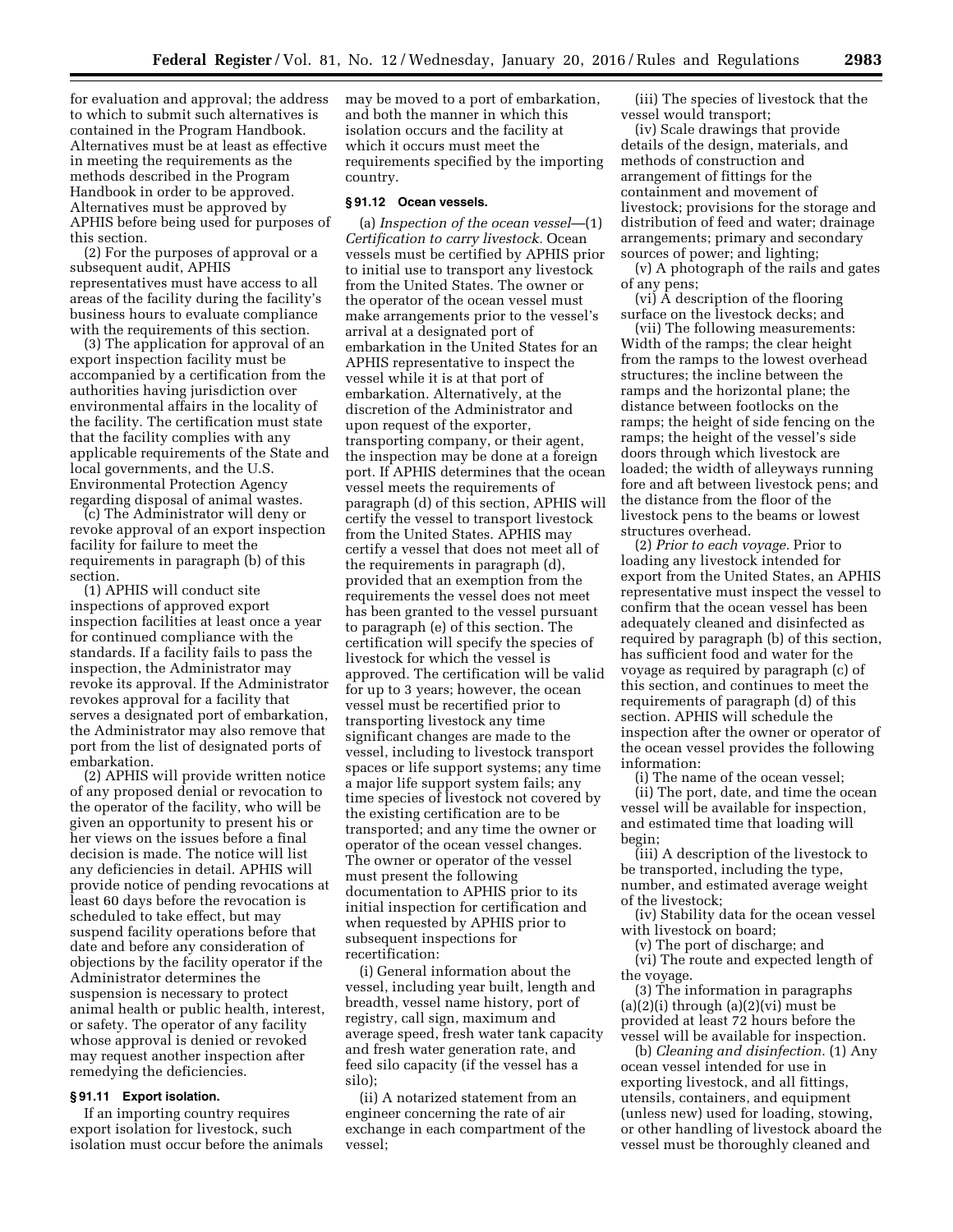disinfected to the satisfaction of an APHIS representative prior to any livestock being loaded. The disinfectant must be approved by the Administrator. Guidance on cleaning and disinfecting ocean vessels may be found in the Program Handbook.

(2) The Administrator will approve a disinfectant for the purposes of this paragraph upon determining that the disinfectant is effective against pathogens that may be spread by the animals and, if the disinfectant is a chemical disinfectant, that it is registered or exempted for the specified use by the U.S. Environmental Protection Agency. The Program Handbook provides access to a list of disinfectants approved by the Administrator. Other disinfectants may also be approved by the Administrator in accordance with this paragraph. The Administrator will withdraw approval of a disinfectant, and remove it from the list of approved disinfectants in the Program Handbook, if the disinfectant no longer meets the conditions for approval in this section.

(3) All ocean vessels, upon docking at a U.S. port to load livestock, must have disinfectant foot baths at entryways where persons board and exit the ocean vessel, and require such baths before allowing any person to disembark.

(c) *Feed and water.* Sufficient feed and water must be provided to livestock aboard the ocean vessel, taking into consideration the livestock's species, body weight, the expected duration of the voyage, and the likelihood of adverse climatic conditions during transport. Guidance on this requirement may be found in the Program Handbook. Livestock aboard the vessel must be provided feed and water within 28 hours of the time they were last fed and watered within the United States.

(d) *Accommodations for the humane transport of livestock; general requirements.* Ocean vessels used to transport livestock intended for export must be designed, constructed, and managed to reasonably assure the livestock are protected from injury and remain healthy during loading and transport to the importing country. Except as provided below in paragraph (e) of this section, no livestock may be loaded onto an ocean vessel unless, in the opinion of an APHIS representative, the ocean vessel meets the requirements of this section. The Program Handbook contains guidance on ways to meet the requirements. Owners and operators may submit alternative means and methods for meeting the requirements to APHIS for evaluation and approval. Alternatives must be at least as effective in meeting the requirements as those

described in the Program Handbook in order to be approved. Alternatives must be approved by APHIS before being used for purposes of this section.

(1) *Pens.* All pens, including gates and portable rails used to close access ways, must be designed and constructed of material of sufficient strength to securely contain the livestock. They must be properly formed, closely fitted, and rigidly secured in place. They must have smooth finished surfaces free from sharp protrusions. They must not have worn, decayed, unsound, or otherwise defective parts. Flooring must be strong enough to support the livestock to be transported and provide a satisfactory non-slip foothold. Pens on exposed upper decks must protect the livestock from the weather. Pens next to engine or boiler rooms or similar sources of heat must be fitted to protect the livestock from injury due to transfer of heat to the livestock or livestock transport spaces. Any fittings or protrusions from the vessel's sides that abut pens must be covered to protect the livestock from injury. Pens must be of appropriate size for the species, size, weight, and condition of the livestock being transported and take into consideration the vessel's route. Animals that may be hostile to each other may not be housed in the same pen.

(2) *Positioning.* Livestock must be positioned during transport so that an animal handler or other responsible person can observe each animal regularly and clearly to ensure the livestock's safety and welfare.

(3) *Resources for sick or injured animals.* The vessel must have an adequate number of appropriately sized and located pens set aside to segregate livestock that become sick or injured from other animals. It must also have adequate veterinary medical supplies, including medicines, for the species, condition, and number of livestock transported.

(4) *Ramps, doors, and passageways.*  Ramps, doors, and passageways used for livestock must be of sufficient width and height for their use and allow the safe passage of the species transported. They must have secure, smooth fittings free from sharp protrusions and non-slip flooring, and must not have worn, decayed, unsound, or otherwise defective parts. Ramps must not have an incline that is excessive for the species of livestock transported and must be fitted with foot battens to prevent slippage at intervals suitable for the species. The sides of ramps must be of sufficient height and strength to prevent escape of the species of livestock transported.

(5) *Feed and water.* The feeding and watering system must be designed to permit all livestock in each pen adequate access to feed and water. The system must also be designed to minimize soiling of pens and to prevent animal waste from contaminating feed and water. Similarly, feed must be loaded and stored aboard the vessel in a manner that protects it from weather and sea water and, if kept under animal transport spaces, protects it from spillage from animal watering and feeding and from animal waste. If the normal means of tending, feeding, and watering of livestock on board the ocean vessel is wholly or partially by automatic means, the vessel must have alternative arrangements for the satisfactory tending, feeding, and watering of the animals in the event of a malfunction of the automatic means.

(6) *Ventilation.* Ventilation during loading, unloading, and transport must provide fresh air and remove excessive heat, humidity, and noxious fumes (such as ammonia and carbon dioxide). Ventilation must be adequate for variations in climate and weather and to meet the needs of the livestock being transported. Ventilation must be effective both when the vessel is stationary and when it is moving and must be turned on when the first animal is loaded. The vessel must have on board a back-up ventilation system (including emergency power supply) in good working order or replacement parts and the means, including qualified personnel, to make the repairs or replacements.

(7) *Waste management.* The vessel must have a system or arrangements, including a backup system in working order or alternate arrangements, for managing waste to prevent excessive buildup in livestock transport spaces during the voyage.

(8) *Lighting.* The vessel must have adequate illumination to allow clear observation of livestock during loading, unloading, and transport.

(9) *Bedding.* Bedding must be loaded and stored aboard the vessel in a manner that protects it from weather and sea water and, if kept under animal transport spaces, protects it from spillage from animal watering and feeding and from animal waste.

(10) *Cleaning.* The vessel must be designed and constructed to allow thorough cleaning and disinfection and to prevent feces and urine from livestock on upper levels from soiling livestock or their feed or water on lower levels.

(11) *Halters and ropes.* Halters, ropes, or other equipment provided for the handling and tying of horses or other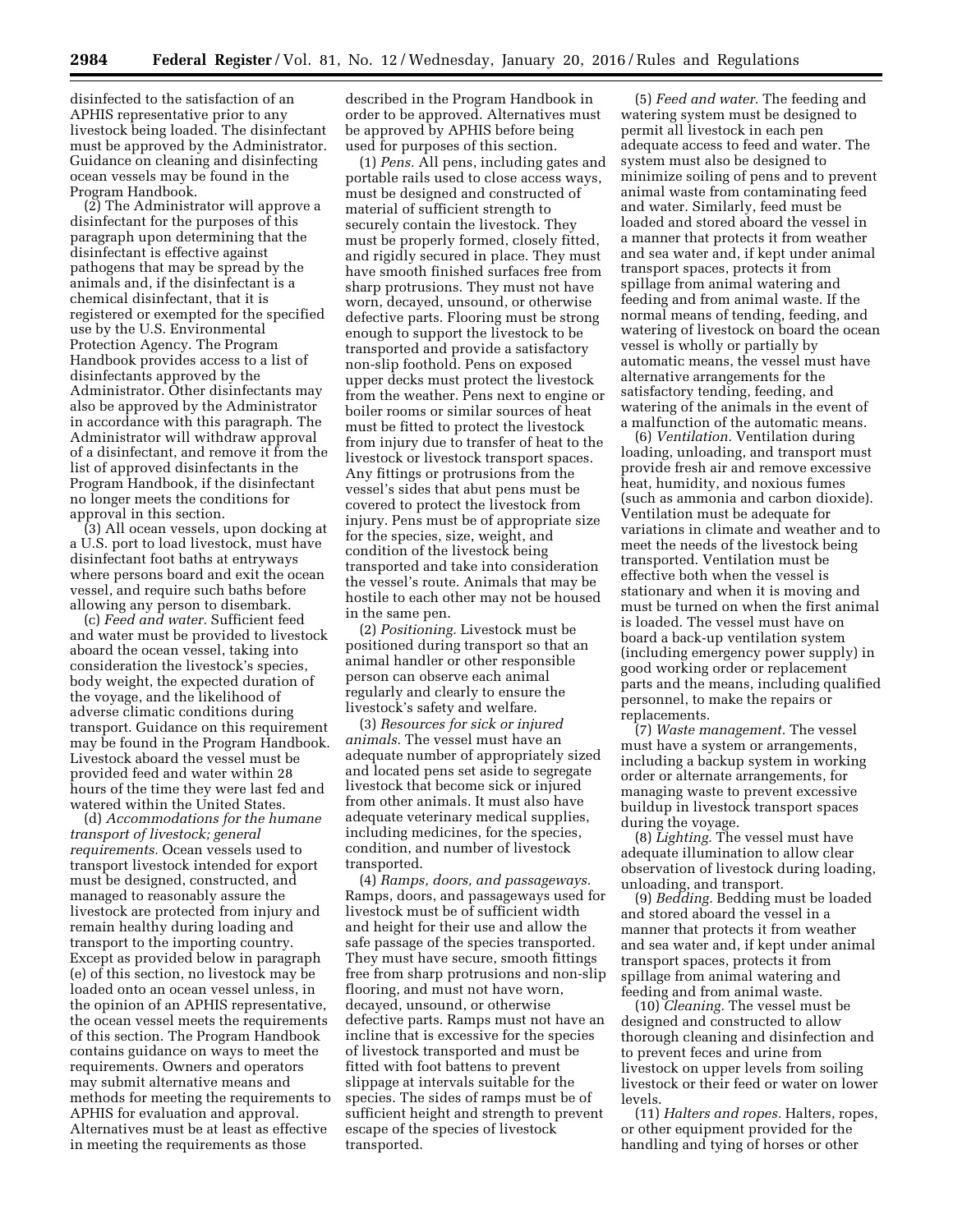livestock must be satisfactory to ensure the humane treatment of the livestock.

(12) *Personnel.* The owner or operator of the ocean vessel must have on board during loading, transport, and unloading at least 3 persons (or at least 1 person if fewer than 800 head of livestock will be transported) with previous experience with ocean vessels that have handled the kind(s) of livestock to be carried, as well as a sufficient number of personnel with the appropriate experience to be able to ensure proper care of the livestock. The APHIS representative assigned to inspect the ocean vessel prior to loading will determine whether the personnel aboard the vessel are sufficient and possess adequate experience, including, if necessary, veterinary experience, to ensure proper care of the livestock.

(13) *Vessel stability.* The vessel must have adequate stability, taking into consideration the weight and distribution of livestock and fodder, as well as effects of high winds and seas. If requested by APHIS, the owner or operator of the vessel must present stability calculations for the voyage that have been independently verified for accuracy.

(14) *Means of humane euthanasia.*  Ocean vessels must maintain a means of humanely euthanizing sick or injured livestock aboard the vessel. One of the personnel aboard the vessel must be trained in humanely euthanizing livestock by using the means of euthanasia carried by the vessel.

(15) *Life support systems.* The ocean vessel must maintain replacement parts for major life support systems aboard the vessel, and the means, including qualified personnel, to make the repairs or replacements.

(16) *Additional conditions.* The vessel must meet any other condition the Administrator determines is necessary for approval, as dictated by specific circumstances and communicated to the owner and operator of the vessel, to protect the livestock and keep them healthy during loading, unloading, and transport to the importing country.

(e) *Accommodations for the humane transport of livestock; vessels using shipping containers.* An inspector may exempt an ocean vessel that uses shipping containers to transport livestock to an importing country from requirements in paragraph (d) of this section that he or she specifies, if the inspector determines that the containers themselves are designed, constructed, and managed in a manner to reasonably assure the livestock are protected from injury and remain healthy during loading, unloading, and transport to the importing country. During such

inspections, particular attention will be paid to the manner in which containers are constructed, the space the containers afford to livestock transported within them, the manner in which the vessel would provide feed and water to the animals in the containers, and the manner in which air and effluent are managed within the containers. The Program Handbook contains exemption guidance.

(f) *Operator's report.* (1) The owner or operator of any ocean vessel used to export livestock (including vessels that use shipping containers) from the United States must submit a written report to APHIS within 5 business days after completing a voyage. The report must include the name of the ocean vessel; the name and address of all exporters of livestock transported on the vessel; the port of embarkation; dates of the voyage; the port where the livestock were discharged; the number of each species of livestock loaded; the number of each species that died and an explanation for those mortalities; and the number of animals that sustained injuries or sustained illnesses that were significant enough to require medical attention from the personnel entrusted with the care of the animals, as well as the nature of these injuries or illnesses. The report must also document any failure of any major life support system for the livestock, including, but not limited to, systems for providing feed and water, ventilation systems, and livestock waste management systems. Any such failure must be documented, regardless of the duration or whether the failure resulted in any harm to the livestock. The report must include the name, telephone number, and email address of the person who prepared the report and the date of the report. The report must be submitted to APHIS by facsimile or email. Contact numbers and addresses, as well as an optional template for the report, are provided in the Program Handbook.

(2) If an ocean vessel used to export livestock experiences any failure of a major life support system for livestock during the voyage, the owner or operator of the ocean vessel must notify APHIS immediately by telephone, facsimile, or other electronic means. Contact numbers and addresses are provided in the Program Handbook.

(3) Failure to provide timely reports as required by this section may result in APHIS disapproving future livestock shipments by the responsible owner or operator or revoking the vessel's certification under paragraph (a) of this section to carry livestock.

(Approved by the Office of Management and Budget under control number 0579– 0432)

## **§ 91.13 Aircraft.**

(a) Prior to loading livestock aboard aircraft, the stowage area of the aircraft and any loading ramps, fittings, and equipment to be used in loading the animals must be cleaned and then disinfected with a disinfectant approved by the Administrator, to the satisfaction of an APHIS representative, unless the representative determines that the aircraft has already been cleaned and disinfected to his or her satisfaction.

(1) The Administrator will approve a disinfectant for purposes of this section upon determining that the disinfectant is effective against pathogens that may be spread by the animals and, if the disinfectant is a chemical disinfectant, that it is registered or exempted for the specified use by the U.S. Environmental Protection Agency.

(2) The Program Handbook provides access to a list of disinfectants approved by the Administrator for use as required by this section. Other disinfectants may also be approved by the Administrator in accordance with paragraph (a)(1) of this section.

(3) The Administrator will withdraw approval of a disinfectant, and remove it from the list of approved disinfectants in the Program Handbook, if the disinfectant no longer meets the conditions for approval in this section.

(b) The time at which the cleaning and disinfection are to be performed must be approved by the APHIS representative, who will give approval only if he or she determines that the cleaning and disinfection will be effective up to the projected time the livestock will be loaded. If the livestock are not loaded by the projected time, the APHIS representative will determine whether further cleaning and disinfection are necessary.

(c) The cleaning must remove all garbage, soil, manure, plant materials, insects, paper, and other debris from the stowage area. The disinfectant solution must be applied with a device that creates an aerosol or mist that covers 100 percent of the surfaces in the stowage area, except for any loaded cargo and deck surface under it that, in the opinion of the APHIS representative, do not contain material, such as garbage, soil, manure, plant materials, insects, waste paper, or debris, that may harbor animal disease pathogens.

(d) After cleaning and disinfection is performed, the APHIS representative will sign and deliver to the captain of the aircraft or other responsible official of the airline involved a document